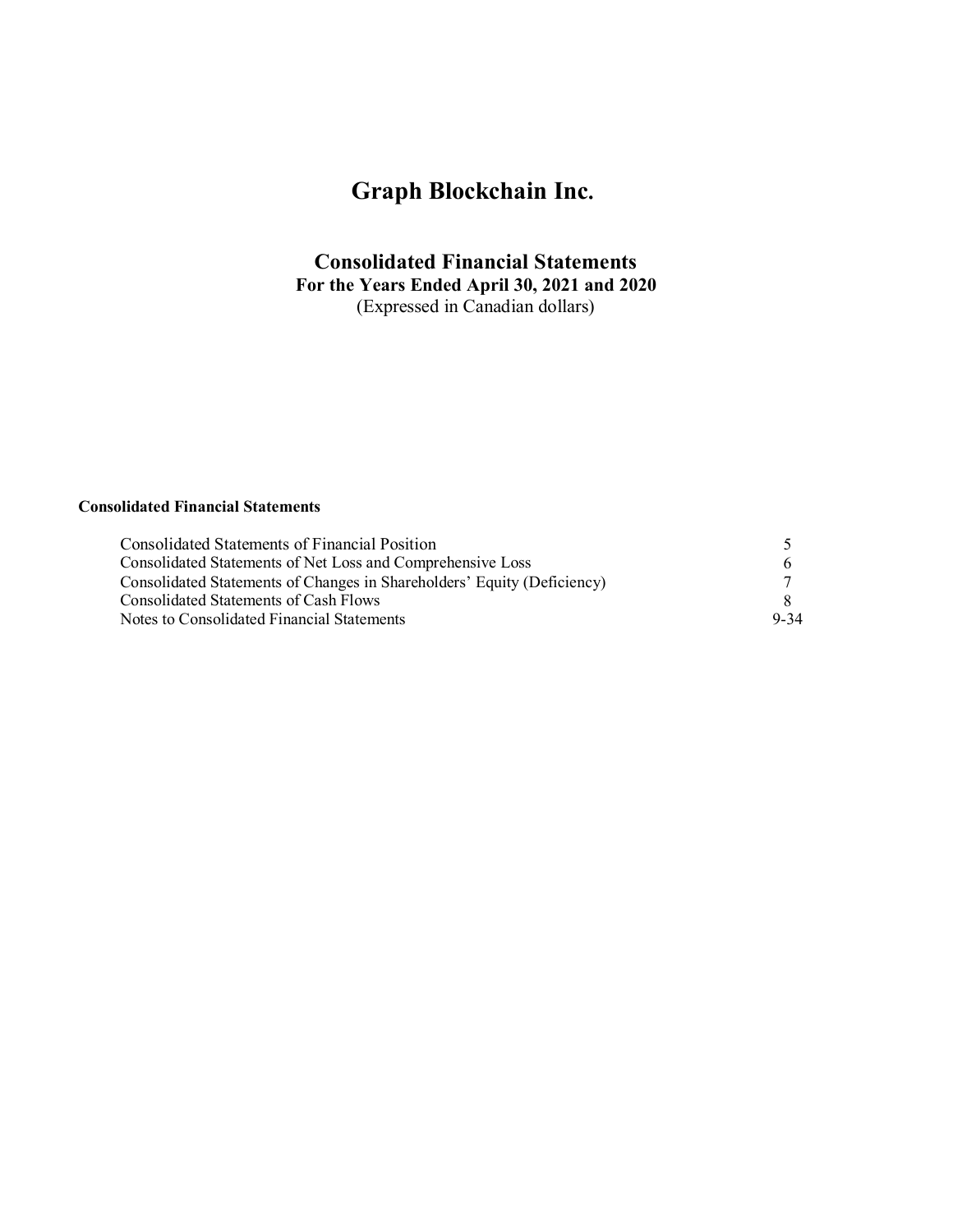

**CHARTERED PROFESSIONAL ACCOUNTANTS** 

Suite 1500, 9888 Jasper Avenue NW Edmonton, Alberta T5J 5C6 T. 780.424.3000 | F. 780.429.4817 | W. krpgroup.com

#### **INDEPENDENT AUDITOR'S REPORT EDITY AND ALGO AT A REPORT** Edmonton, Alberta

August 30, 2021

To the Shareholders of Graph Blockchain Inc.

#### **Opinion**

We have audited the consolidated financial statements of Graph Blockchain Inc. (the Company), which comprise the consolidated statement of financial position as at April 30, 2021, and the consolidated statements of loss and comprehensive loss, changes in shareholders' deficit and cash flow for the year then ended, and notes to the consolidated financial statements, including a summary of significant accounting policies.

In our opinion, the accompanying consolidated financial statements present fairly, in all material respects, the consolidated financial position of the Company as at April 30, 2021, and the consolidated financial performance and consolidated cash flow for the year then ended in accordance with International Financial Reporting Standards (IFRS).

#### **Basis for Opinion**

We conducted our audit in accordance with Canadian generally accepted auditing standards. Our responsibilities under those standards are further described in the *Auditor's Responsibilities for the Audit of the Consolidated Financial Statements* section of our report. We are independent of the Company in accordance with ethical requirements that are relevant to our audit of the consolidated financial statements in Canada, and we have fulfilled our other ethical responsibilities in accordance with these requirements. We believe that the audit evidence we have obtained is sufficient and appropriate to provide a basis for our opinion.

#### **Other Matter**

The consolidated financial statements for the year ended April 30, 2020 were audited by another auditor who expressed an unmodified opinion on those financial statements on August 27, 2020.

#### **Other Information**

Management is responsible for the other information. The other information comprises the information, other than the consolidated financial statements and our auditor's report thereon.

Our opinion on the consolidated financial statements does not cover the other information and we do not express any form of assurance conclusion thereon.

In connection with our audit of the consolidated financial statements, our responsibility is to read the other information and, in doing so, consider whether the other information is materially inconsistent with the consolidated financial statements or our knowledge obtained in the audit or otherwise appears to be materially misstated. If, based on the work we have performed, we conclude that there is a material misstatement of this other information, we are required to report that fact. We have nothing to report in this regard.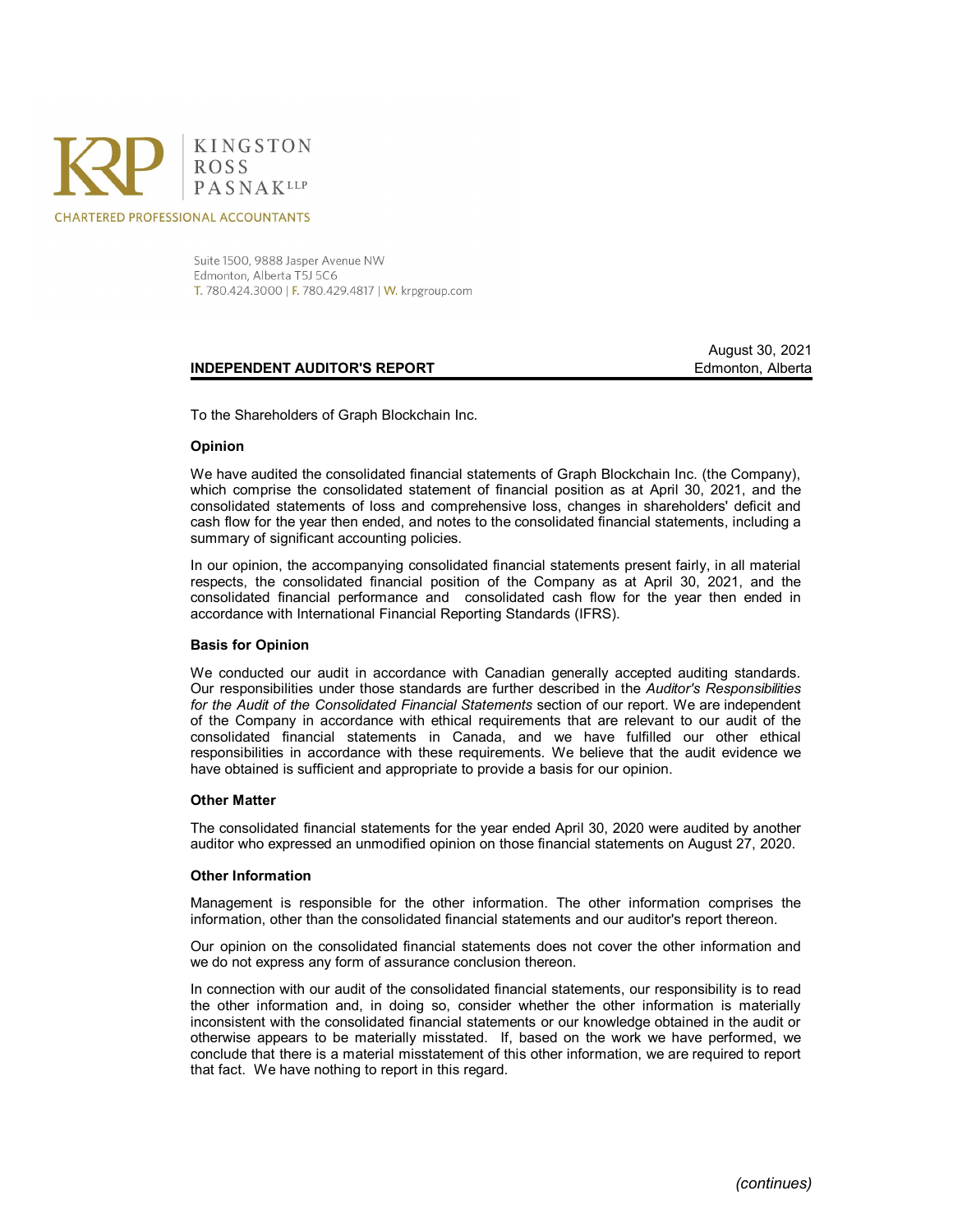Independent Auditor's Report to the Shareholders of Graph Blockchain Inc. *(continued)*

#### **Responsibilities of Management and Those Charged with Governance for the Consolidated Financial Statements**

Management is responsible for the preparation and fair presentation of the consolidated financial statements in accordance with IFRS, and for such internal control as management determines is necessary to enable the preparation of consolidated financial statements that are free from material misstatement, whether due to fraud or error.

In preparing the consolidated financial statements, management is responsible for assessing the Company's ability to continue as a going concern, disclosing, as applicable, matters related to going concern and using the going concern basis of accounting unless management either intends to liquidate the Company or to cease operations, or has no realistic alternative but to do so.

Those charged with governance are responsible for overseeing the Company's financial reporting process.

#### **Auditor's Responsibilities for the Audit of the Consolidated Financial Statements**

Our objectives are to obtain reasonable assurance about whether the consolidated financial statements as a whole are free from material misstatement, whether due to fraud or error, and to issue an auditor's report that includes our opinion. Reasonable assurance is a high level of assurance, but is not a guarantee that an audit conducted in accordance with Canadian generally accepted auditing standards will always detect a material misstatement when it exists. Misstatements can arise from fraud or error and are considered material if, individually or in the aggregate, they could reasonably be expected to influence the economic decisions of users taken on the basis of these consolidated financial statements.

As part of an audit in accordance with Canadian generally accepted auditing standards, we exercise professional judgment and maintain professional skepticism throughout the audit. We also:

- Identify and assess the risks of material misstatement of the consolidated financial statements, whether due to fraud or error, design and perform audit procedures responsive to those risks, and obtain audit evidence that is sufficient and appropriate to provide a basis for our opinion. The risk of not detecting a material misstatement resulting from fraud is higher than for one resulting from error, as fraud may involve collusion, forgery, intentional omissions, misrepresentations, or the override of internal control.
- Obtain an understanding of internal control relevant to the audit in order to design audit procedures that are appropriate in the circumstances, but not for the purpose of expressing an opinion on the effectiveness of the Company's internal control.
- Evaluate the appropriateness of accounting policies used and the reasonableness of accounting estimates and related disclosures made by management.
- Conclude on the appropriateness of management's use of the going concern basis of accounting and, based on the audit evidence obtained, whether a material uncertainty exists related to events or conditions that may cast significant doubt on the Company's ability to continue as a going concern. If we conclude that a material uncertainty exists, we are required to draw attention in our auditor's report to the related disclosures in the consolidated financial statements or, if such disclosures are inadequate, to modify our opinion. Our conclusions are based on the audit evidence obtained up to the date of our auditor's report. However, future events or conditions may cause the Company to cease to continue as a going concern.
- <sup>l</sup> Evaluate the overall presentation, structure and content of the consolidated financial statements, including the disclosures, and whether the consolidated financial statements represent the underlying transactions and events in a manner that achieves fair presentation.

We communicate with those charged with governance regarding, among other matters, the planned scope and timing of the audit and significant audit findings, including any significant deficiencies in internal control that we identify during our audit.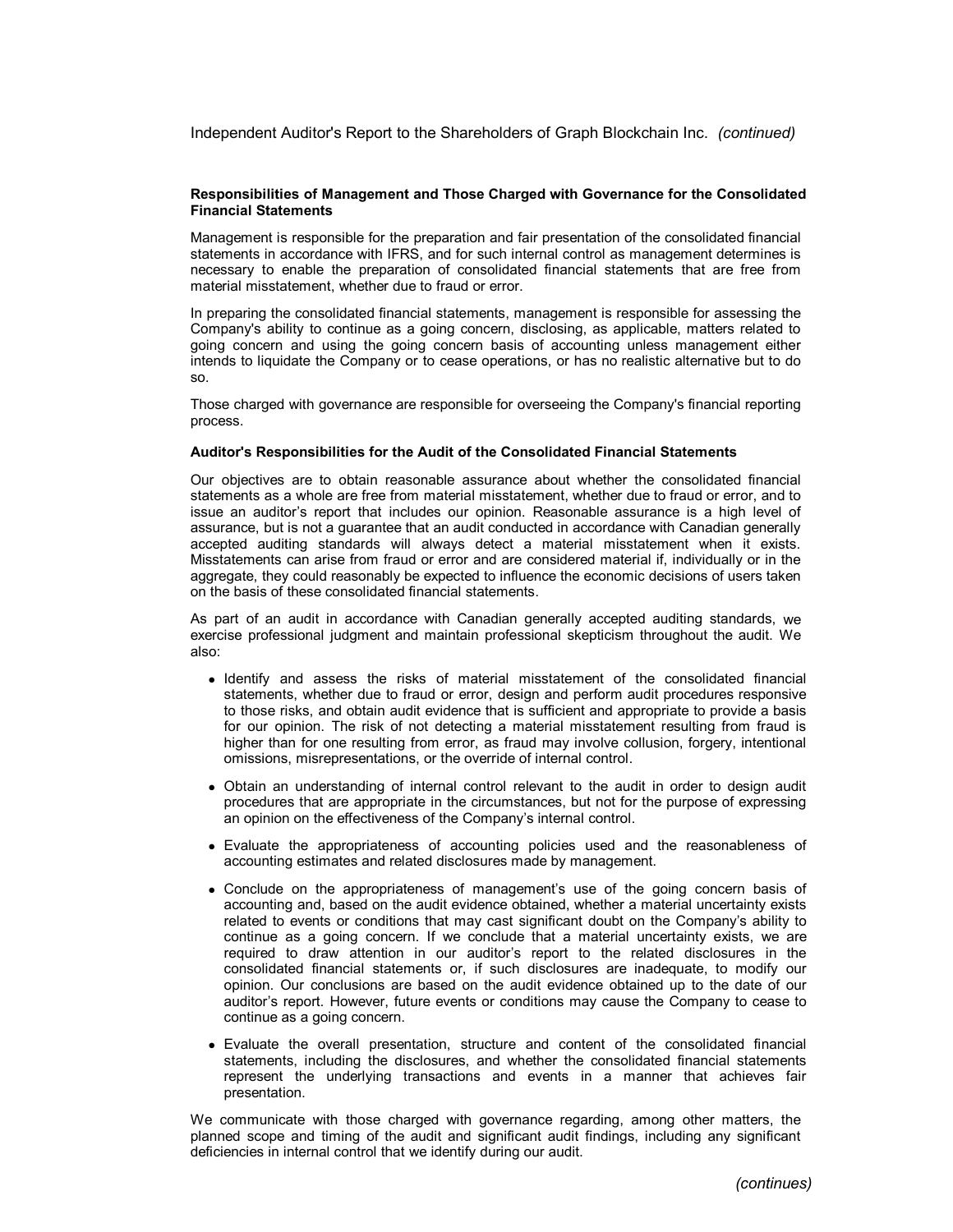Independent Auditor's Report to the Shareholders of Graph Blockchain Inc. *(continued)*

The engagement partner on the audit resulting in this independent auditor's report is Justin Rousseau.

*Kingston Ross Pasnak LLP*

Chartered Professional Accountants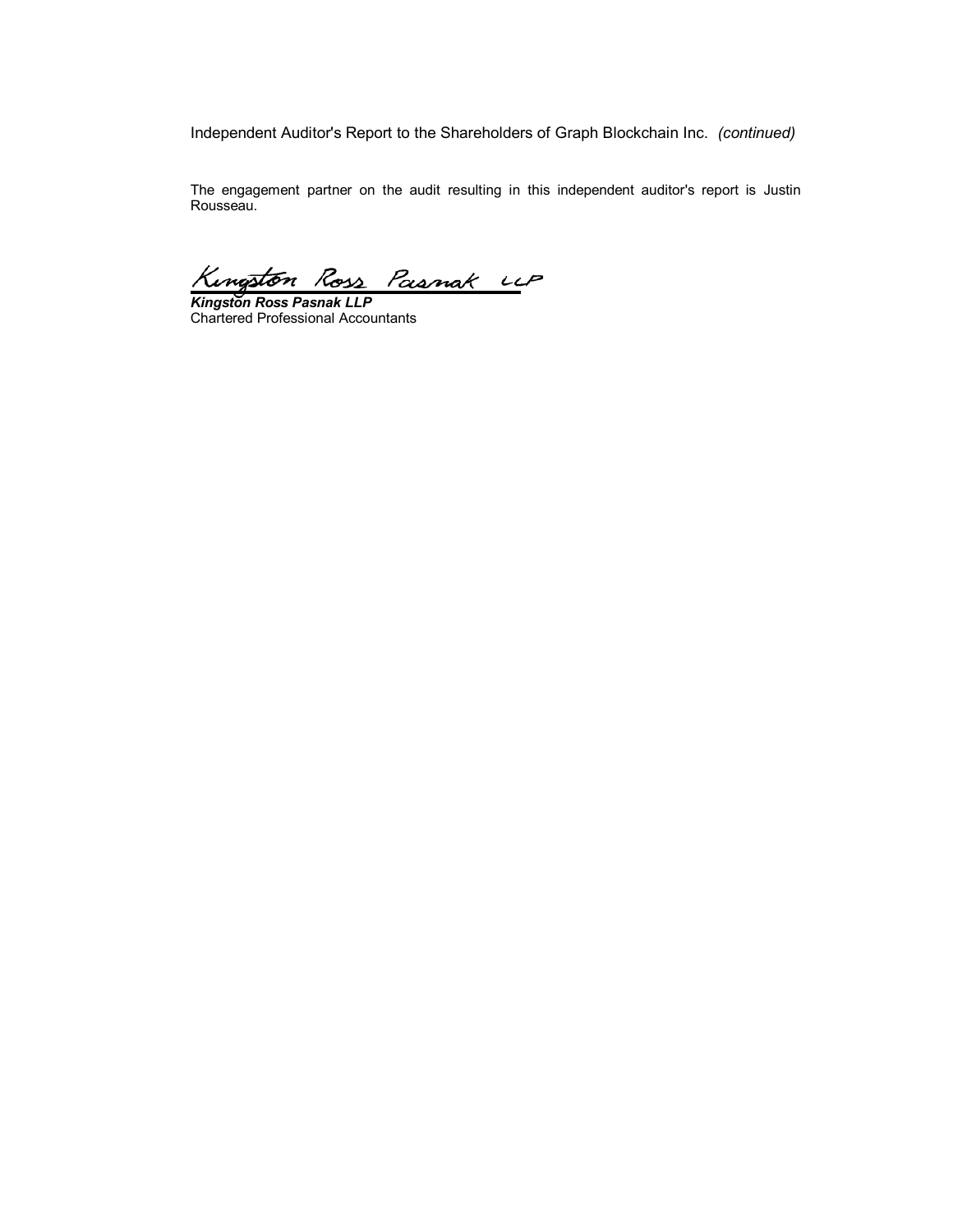Consolidated Statements of Financial Position

(Expressed in Canadian dollars)

|                                                                               | April 30,<br>2021<br>S | April 30,<br>2020<br>S |
|-------------------------------------------------------------------------------|------------------------|------------------------|
| <b>Assets</b>                                                                 |                        |                        |
| <b>Current assets</b>                                                         |                        |                        |
| Cash and cash equivalents                                                     | 8,802,843              | 105,252                |
| Trade and other receivables (Notes 10 and 11)                                 | 418,015                | 8,199                  |
| Goods and Services Tax receivable                                             | 40,101                 | 4,114                  |
| Prepaid expenses and other assets                                             | 81,283                 | 10,800                 |
| <b>Total current assets</b>                                                   | 9,342,242              | 128,365                |
| <b>Property and equipment, net (Note 5)</b>                                   | 1,003                  | 9,469                  |
| Digital assets (Note 6)                                                       | 2,408,596              |                        |
| <b>Total assets</b>                                                           | 11,751,841             | 137,834                |
| Liabilities and shareholders' equity (deficiency)                             |                        |                        |
| <b>Current liabilities</b>                                                    |                        |                        |
| Accounts payable and accrued liabilities (Note 10)                            | 742,404                | 400,671                |
| Related party loan payable (Note 10)                                          |                        | 257,080                |
|                                                                               | 742,404                | 657,751                |
| Loan payable (Note 15)                                                        | 40,000                 |                        |
| <b>Total liabilities</b>                                                      | 782,404                | 657,751                |
| Shareholders' equity (deficiency)                                             |                        |                        |
| Share capital (Note 8)                                                        | 26,527,665             | 9,564,871              |
| Reserves (Note 8)                                                             | 10,271,124             | 418,926                |
| Accumulated other comprehensive income (loss)                                 | 1,165                  | (2,870)                |
| <b>Accumulated Deficit</b>                                                    | (25, 830, 517)         | (10,500,844)           |
| Total shareholders' equity (deficiency)                                       | 10,969,437             | (519, 917)             |
| Total liabilities and shareholders' equity (deficiency)                       | 11,751,841             | 137,834                |
| Commitments (Note 13)<br>Contingency (Note 14)<br>Subsequent events (Note 17) |                        |                        |

Signed "Paul Haber" Director Signed "Andrew Ryu" Director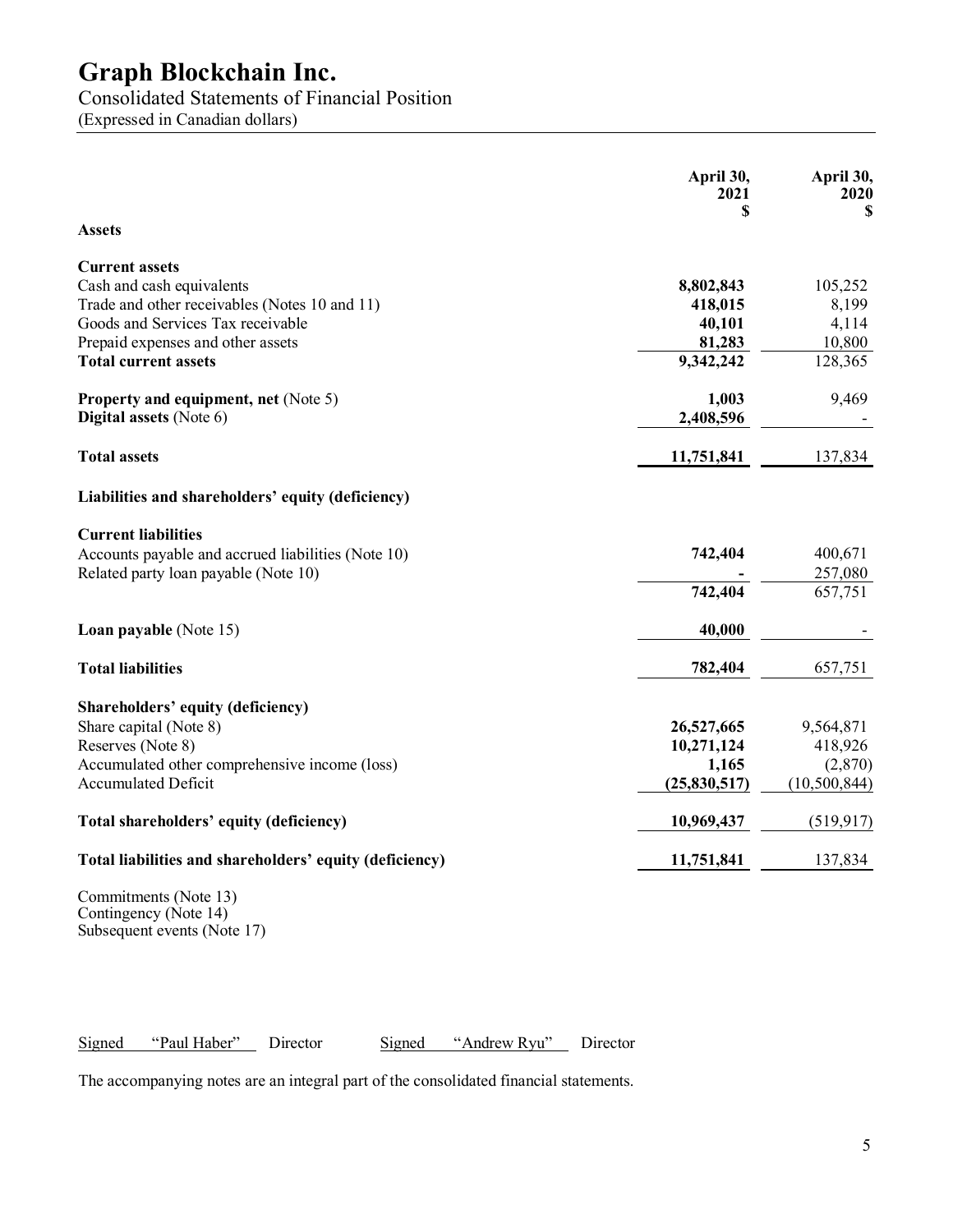Consolidated Statement of Net Loss and Comprehensive Loss (Expressed in Canadian dollars, except number of common shares)

|                                                                      | <b>Year ended</b><br>April 30, 2021 | Year ended<br>April 30, 2020 |
|----------------------------------------------------------------------|-------------------------------------|------------------------------|
|                                                                      | \$                                  | \$                           |
| Sales (Note 10)<br>Cost of sales (Note 10)                           | 433,215<br>(377,969)                |                              |
| <b>Gross profit</b>                                                  | 55,246                              |                              |
| <b>Expenses</b>                                                      |                                     |                              |
| Salaries, benefits and management fees (Note 10)                     | 51,224                              | 215,984                      |
| Office and general                                                   | 48,147                              | 240,586                      |
| Other operating expenses (Note 10)                                   | 1,013,951                           | 251,837                      |
| Depreciation (Note 5)                                                | 523                                 | 17,524                       |
| Loss on disposal of assets                                           | 7,805                               | 5,515                        |
| Share-based consulting fees (Note 8)                                 |                                     | 19,586                       |
| Share-based compensation (Notes 8 and 10)                            | 8,352,083                           |                              |
|                                                                      | 9,473,733                           | 751,032                      |
| Loss before other income (expenses)                                  | (9, 418, 487)                       | (751, 032)                   |
| Other income (expenses)                                              |                                     |                              |
| Interest expenses                                                    | (2,369)                             | (7, 455)                     |
| Foreign exchange loss                                                | (47,300)                            | (44)                         |
| Gain on settlement of debts (Note 8)                                 | 193,002                             |                              |
| Impairment on digital assets (Note 6)                                | (191, 404)                          |                              |
| Consideration paid in excess of net assets acquired from acquisition |                                     |                              |
| (Note 3)                                                             | (5,863,115)                         |                              |
| <b>Net loss</b>                                                      | (15,329,673)                        | (758, 531)                   |
| Other comprehensive income                                           |                                     |                              |
| Foreign exchange translation adjustment                              | 4,035                               |                              |
|                                                                      |                                     | (2,786)                      |
| <b>Comprehensive loss</b>                                            | (15,325,638)                        | (761, 317)                   |
| <b>Basic and diluted net loss per share (Note 9)</b>                 | (0.081)                             | (0.005)                      |
| Weighted average number of common shares (Note 9)                    | 189,573,887                         | 138,616,198                  |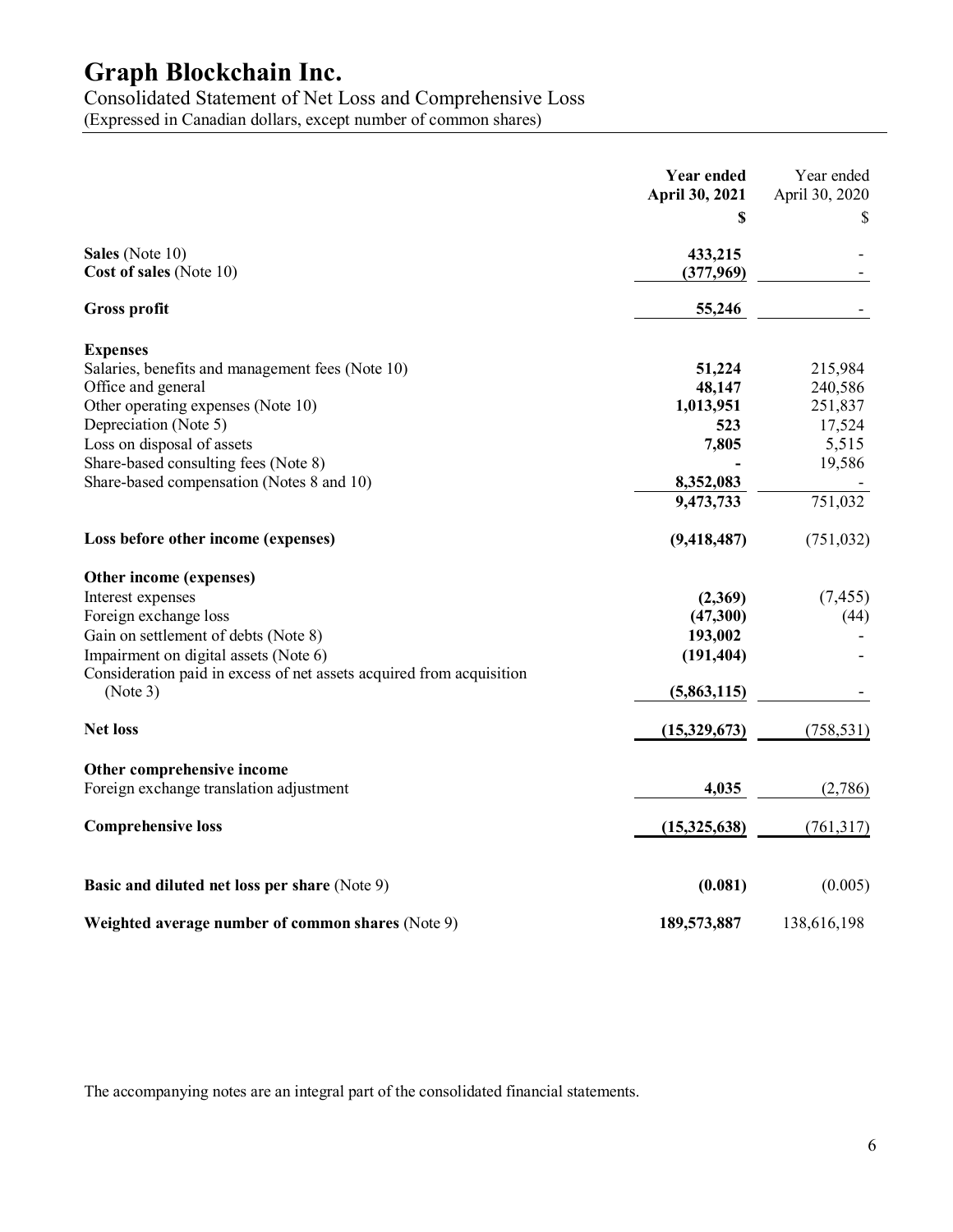#### Consolidated Statement of Changes in Shareholders' Equity (Deficiency) (Expressed in Canadian dollars, except number of common shares)

|                                                                         | <b>Common Shares</b> |                |                 |                                      |                                                        |                 |
|-------------------------------------------------------------------------|----------------------|----------------|-----------------|--------------------------------------|--------------------------------------------------------|-----------------|
|                                                                         | <b>Number</b>        | Amount         | <b>Reserves</b> | <b>Accumulated</b><br><b>Deficit</b> | Accumulated<br>Other<br>Comprehensive<br>Income (Loss) | <b>Total</b>    |
| Balance – April 30, 2019                                                | 137, 376, 349        | S<br>9,449,979 | S<br>371,133    | S<br>(9,742,313)                     | (84)                                                   | S<br>78,715     |
|                                                                         |                      |                |                 |                                      |                                                        |                 |
| Shares issued under private placement<br>Advance from private placement | 5,000,000            | 90,206         |                 |                                      |                                                        | 90,206          |
|                                                                         |                      | 5,100          |                 |                                      |                                                        | 5,100<br>47,793 |
| Warrants issued under private placement<br>Share based consulting fees  | 908,232              | 19,586         | 47,793          |                                      |                                                        | 19,586          |
| Foreign exchange translation                                            |                      |                |                 |                                      |                                                        |                 |
| Net loss for the year                                                   |                      |                |                 | (758, 531)                           | (2,786)                                                | (2,786)         |
|                                                                         |                      |                |                 |                                      |                                                        | (758, 531)      |
| <b>Balance – April 30, 2020</b>                                         | 143,284,581          | 9,564,871      | 418,926         | (10,500,844)                         | (2,870)                                                | (519, 917)      |
| Shares issued under private placement                                   | 116,807,143          | 12,666,000     |                 |                                      |                                                        | 12,666,000      |
| Shares issued for finders' fee                                          | 166,553              | 6,662          |                 |                                      |                                                        | 6,662           |
| Shares issued for debts                                                 | 7,720,080            | 193,002        |                 |                                      |                                                        | 193,002         |
| Shares issued for options exercised                                     | 17,800,000           | 2,381,152      | (1,817,652)     |                                      |                                                        | 563,500         |
| Shares issued for warrants exercised                                    | 12,127,084           | 1,439,388      | (1,083,763)     |                                      |                                                        | 355,625         |
| Shares issued for Babbage Mining Corp. acquisition                      | 60,000,000           | 2,585,850      | 3,277,265       |                                      |                                                        | 5,863,115       |
| Share issue costs                                                       |                      | (2,309,260)    | 1,124,265       |                                      |                                                        | (1,184,995)     |
| Share-based compensation                                                |                      |                | 8,352,083       |                                      |                                                        | 8,352,083       |
| Foreign exchange translation                                            |                      |                |                 |                                      | 4,035                                                  | 4,035           |
| Net loss for the year                                                   |                      |                |                 | (15,329,673)                         |                                                        | (15,329,673)    |
| <b>Balance – April 30, 2021</b>                                         | 357,905,441          | 26,527,665     | 10,271,124      | (25,830,517)                         | 1,165                                                  | 10,969,437      |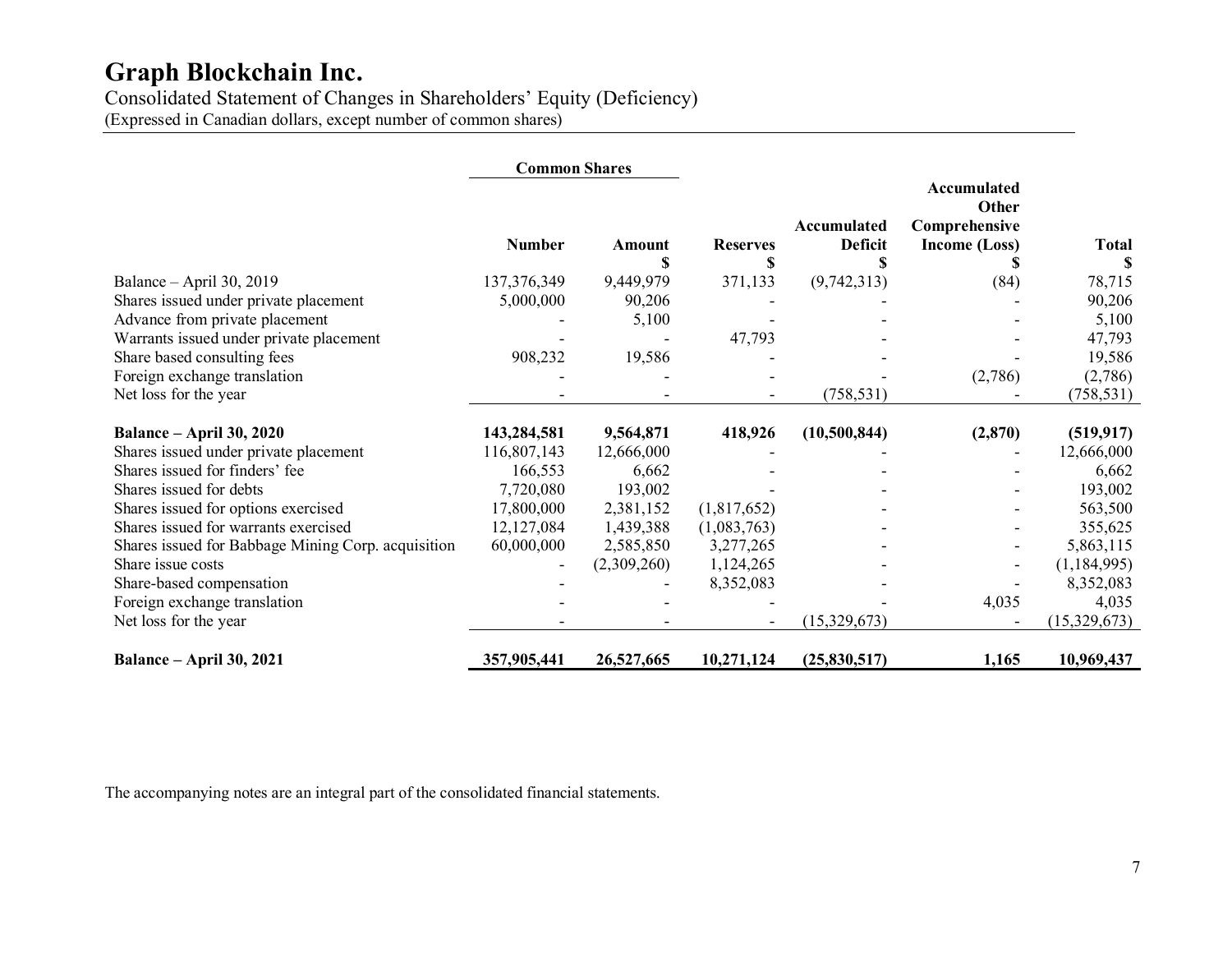Consolidated Statements of Cash Flows (Expressed in Canadian dollars)

|                                                                               | <b>Year ended</b><br>April 30, 2021 | <b>Year ended</b><br>April 30, 2020 |
|-------------------------------------------------------------------------------|-------------------------------------|-------------------------------------|
|                                                                               | \$                                  | \$                                  |
| Cash flows used in operating activities                                       |                                     |                                     |
| Net loss                                                                      | (15,329,673)                        | (758, 531)                          |
| Adjustments to reconcile net loss to operating cash flow                      |                                     |                                     |
| Depreciation and accretion (Note 5)                                           | 523                                 | 17,524                              |
| Share-based consulting fees (Note 8)                                          |                                     | 19,586                              |
| Share-based compensation (Note 8)                                             | 8,352,083                           |                                     |
| Shares subscribed in private placements for services to be rendered (Note 3)  |                                     | 110,135                             |
| Loss on disposal of assets                                                    | 7,805                               | 5,515                               |
| Loss allowance on loan receivables (Note 11)                                  |                                     | 69,716                              |
| Accretion on loan receivables                                                 |                                     | (3,299)                             |
| Gain on settlement of debts (Note 8)                                          | (193,002)                           |                                     |
| Impairment on digital assets (Note 6)                                         | 191,404                             |                                     |
| Consideration paid in excess of net assets acquired from acquisition (Note 3) | 5,863,115                           |                                     |
| Net change in operating assets and liabilities (Note 7)                       | (44, 553)                           | 213,391                             |
|                                                                               | (1, 152, 298)                       | (325,963)                           |
| Cash flows (used in) from investing activities                                |                                     |                                     |
| Purchase of property and equipment (Note 5)                                   |                                     | (1,509)                             |
| Purchase of digital assets (Note 6)                                           | (2,600,000)                         |                                     |
| Repayments of loan receivables (Note 10)                                      |                                     | 109,907                             |
|                                                                               | (2,600,000)                         | 108,398                             |
| <b>Cash flows from financing activities</b>                                   |                                     |                                     |
| Loan payable (Notes 10 and 15)                                                | 40,000                              | 141,880                             |
| Proceeds from issuance of share capital (Note 8), net                         | 11,487,667                          | 143,100                             |
| Proceeds from options exercised (Note 8)                                      | 563,500                             |                                     |
| Proceeds from warrants exercised (Note 8)                                     | 355,625                             |                                     |
|                                                                               | 12,446,792                          | 284,980                             |
| Effect of exchange rate changes on cash and cash equivalents                  | 3,097                               | 15,666                              |
| Increase in cash and cash equivalents                                         | 8,697,591                           | 83,081                              |
| Cash and cash equivalents, beginning of year                                  | 105,252                             | 22,171                              |
| Cash and cash equivalents, end of year                                        | 8,802,843                           | 105,252                             |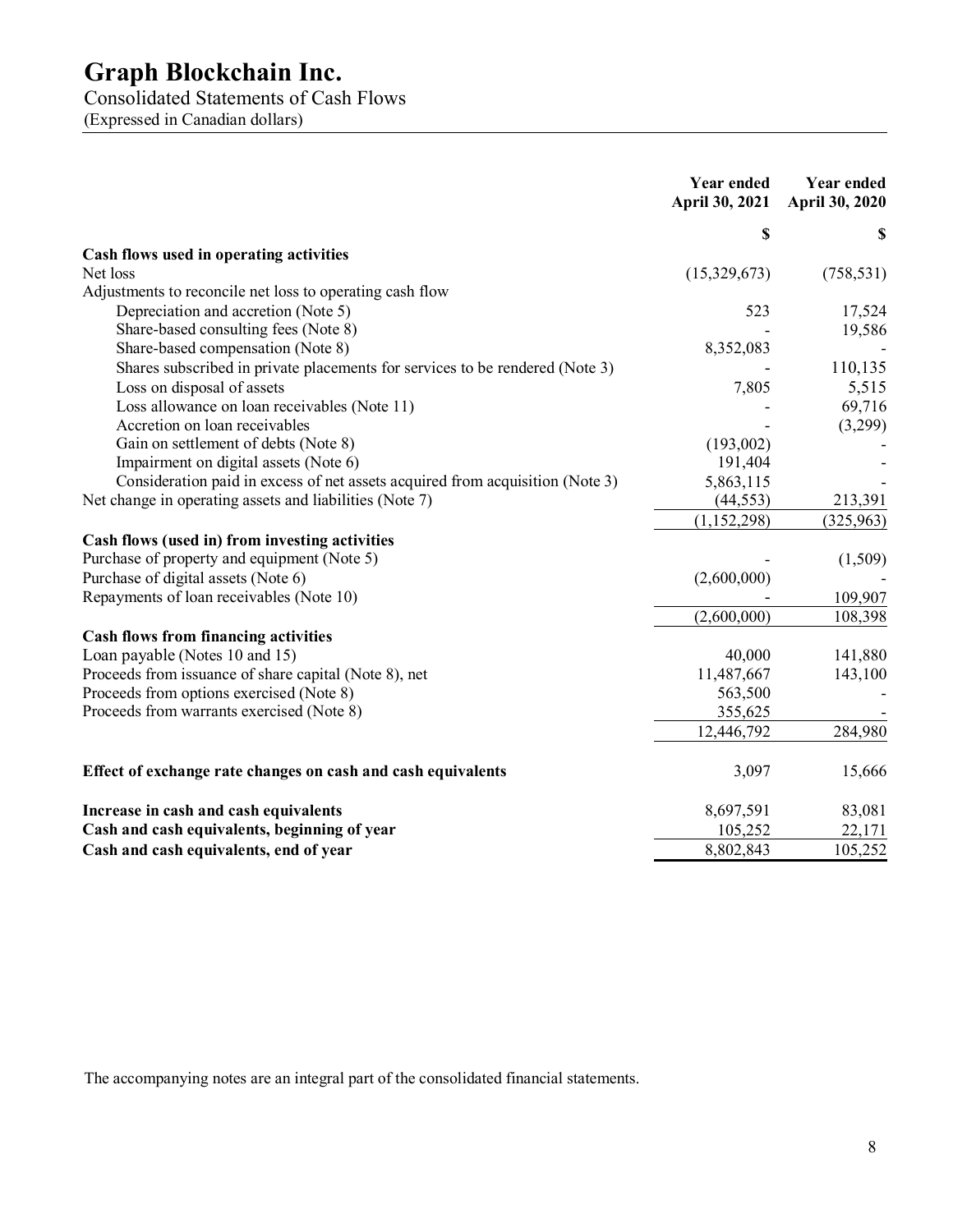Notes to Consolidated Financial statements For the year ended April 30, 2021 and 2020 (Expressed in Canadian dollars)

#### **1 Description of business and organization**

Graph Blockchain Inc. (the "Company" or "Graph") is a blockchain development company that provides high performance blockchain solutions that include graphic data analysis and consulting services, implementation of data mining analysis through the use of graph databases and speed enhancements of blockchain control systems for businesses and government. This includes the Babbage Mining Corp. which will focus on altcoins, alternative cryptocurrencies to Bitcoin. Graph will be the first publicly tradable altcoin Proof of Stake ("POS") miner, which will generate revenue while providing exposure to several top digital assets by market capitalization. By mining altcoins through POS, Babbage can provide to its investor's exposure to the vast emerging market of cryptocurrencies with the significant technological disruption and potential gains that altcoins represent.

The Company is a publicly traded corporation, incorporated in the province of British Columbia, and its head office is located at 4711 Yonge St., Suite 1000, Toronto, Ontario, M2N 6K8 Canada. The Company's common shares are listed on the Canadian Securities Exchange under the trading symbol "GBLC". The Company was incorporated under the laws of the Province of British Columbia on October 6, 1982. On November 6, 2018, the Company completed its acquisition of BluStem Ltd. (formerly Graph Blockchain Limited) ("BluStem") through a reverse takeover, and changed the Company's name to Graph Blockchain Inc. Refer to Note 3 for more information.

The Company continues to monitor COVID-19 developments. During the year ended April 30, 2021, the pandemic had no material impact on the Company's operation as a going concern and day to day operations remain largely unchanged.

#### **2 Significant accounting policies**

#### **Basis of presentation and statement of compliance**

These consolidated financial statements for the Company as at and for the years ended April 30, 2021 and 2020 ("consolidated financial statements") have been prepared in accordance with International Financial Reporting Standards ("IFRS"), issued by the International Accounting Standards Board ("IASB").

These consolidated financial statements were approved and authorized for issuance by the Company's Board of Directors on August 30, 2021. These consolidated financial statements are presented in Canadian dollars which is also the Company's functional currency. The Company has three wholly-owned entities, the South Korean branch of Graph Blockchain Inc. (unincorporated) with a Korean Won functional currency, and BluStem Ltd. and Babbage Mining Corp. with a Canadian dollars functional currency. The accounting policies have been applied consistently in these consolidated financial statements, unless otherwise indicated.

Foreign currency transactions are translated into Canadian dollars at exchange rates in effect on the date of the transactions. Monetary assets and liabilities denominated in foreign currencies at the statement of financial position date are translated to Canadian dollars at the foreign exchange rate applicable as at that date. Realized and unrealized exchange gains and losses are recognized through profit or loss.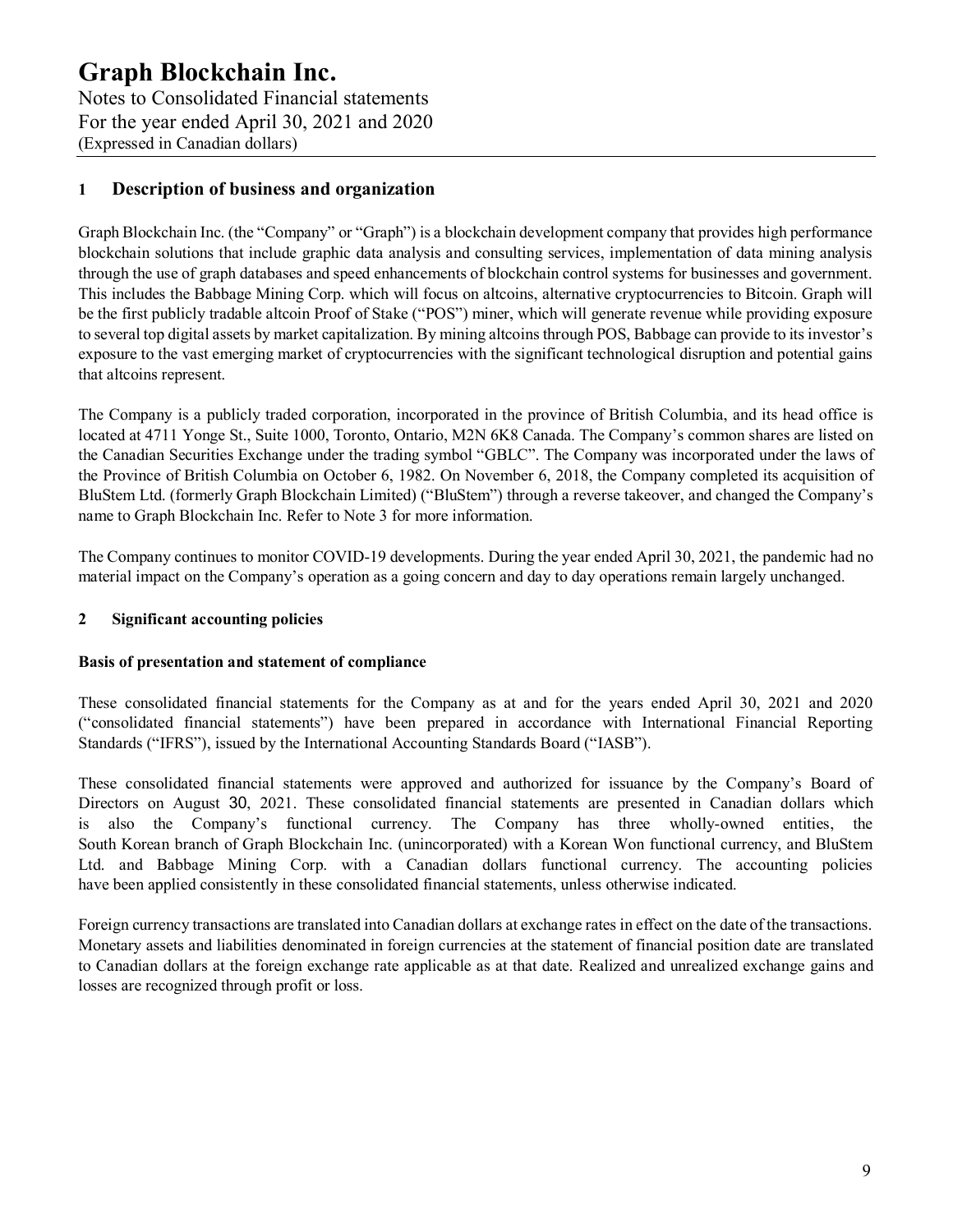Notes to Consolidated Financial statements For the year ended April 30, 2021 and 2020 (Expressed in Canadian dollars)

#### **2 Significant accounting policies (continued)**

#### **Basis of presentation and statement of compliance (continued)**

The assets and liabilities of foreign operations are translated in Canadian dollars at year-end exchange rates. Income and expenses, and cash flows of foreign operations are translated into Canadian dollars using average exchange rates. Exchange differences resulting from translating foreign operations are recognised in other comprehensive income/loss and accumulated in equity.

Certain comparatives have been reclassified to conform with current year presentation.

#### **Basis of consolidation**

These consolidated financial statements include the accounts of the Company's wholly owned subsidiaries, BluStem Ltd. and Babbage Mining Corp., as defined in Note 3 below, and a branch located in South Korea. Any references to Company include references to such entities. Intercompany balances and transactions are eliminated upon consolidation and preparation of these consolidated financial statements, and any unrealized income and expenses arising from intercompany transactions, are eliminated.

#### **Revenue recognition**

Revenue from sale of COVID-19 test kits is recognized upon shipment of the product to the customer, provided transfer of title to the customer occurs upon shipment and provided the Company has not retained any significant risks of ownership or future obligations with respect to the product shipped, the price is fixed and determinable and collection is reasonably assured.

#### **Digital assets**

The Company's digital assets meet the definition of intangible assets in IAS 38 Intangible Assets as they are identifiable non-monetary assets without physical substance. On the date acquired, digital assets are initially recorded at cost and subsequently carried at cost less any impairment. The digital assets are not subject to amortization as they are considered to have an indefinite life.

#### **Financial instruments**

#### a) Classification of financial assets

Financial assets are classified and measured based on the three categories: amortized cost, fair value through other comprehensive income ("FVOCI") and fair value through profit and loss ("FVTPL"). Financial liabilities are classified and measured in two categories: amortized cost or FVTPL. Under IFRS 9, derivatives embedded in contracts where the host is a financial asset in the scope of the standard are not separated, but the hybrid financial instrument as a whole is assessed for classification.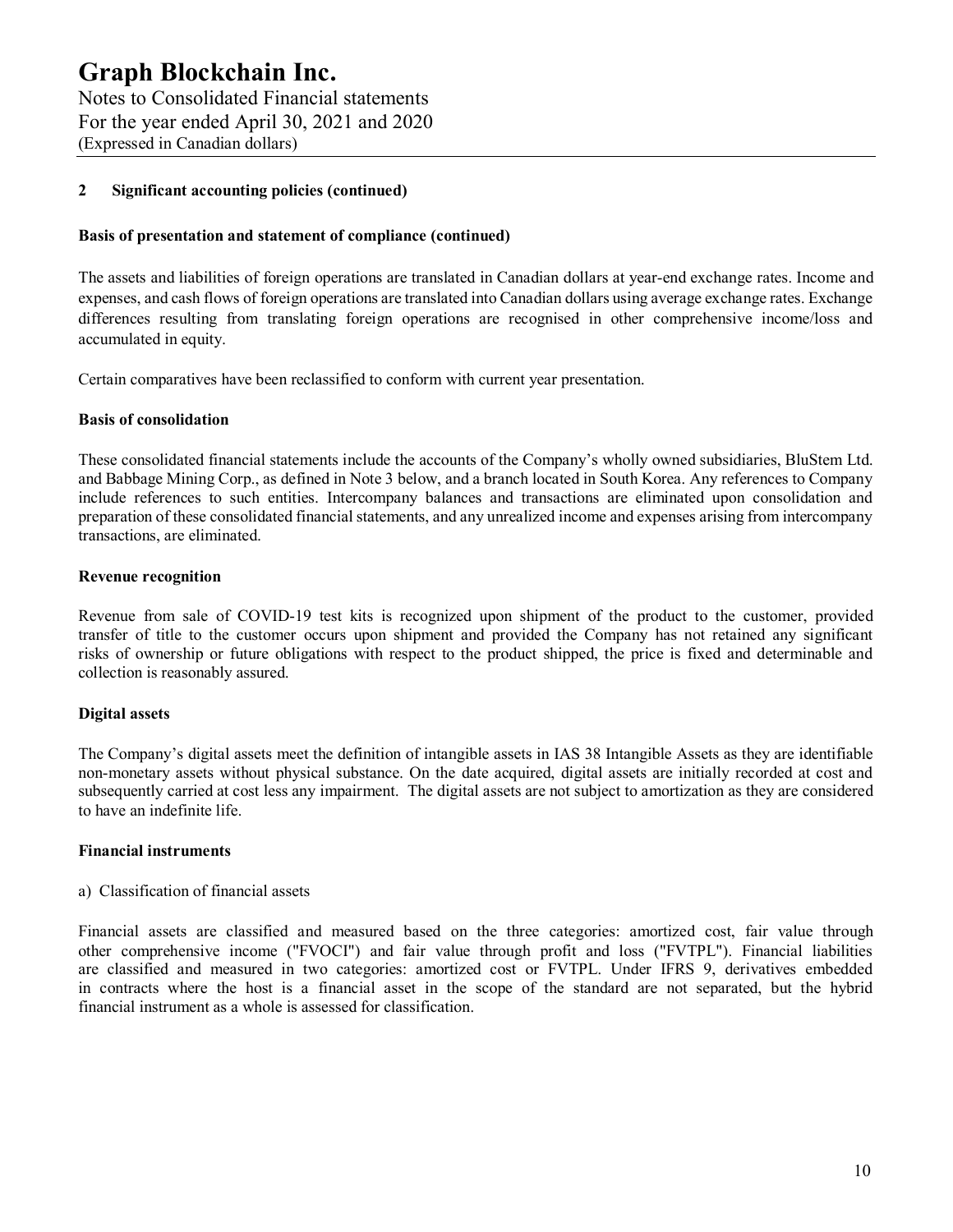Notes to Consolidated Financial statements For the year ended April 30, 2021 and 2020 (Expressed in Canadian dollars)

#### **2 Significant accounting policies (continued)**

#### **Financial instruments (continued)**

The following table summarizes the classification of the financial instruments under IFRS 9:

|                                          | <b>Classification</b> |
|------------------------------------------|-----------------------|
| Cash and cash equivalents                | <b>FVTPL</b>          |
| Trade and other receivables              | Amortized cost        |
| Accounts payable and accrued liabilities | Amortized cost        |
| Related party loan payable               | Amortized cost        |
| Loan payable                             | Amortized cost        |

On initial recognition, a financial asset is classified as measured at amortized cost, FVTPL, or FVTOCI. Financial assets are not reclassified subsequent to their initial recognition unless the Company changes its business model for managing assets, in which case all affected financial assets are reclassified on the first day of the first reporting period following the change in the business model. The Company recognizes trade receivables initially when they are originated. All other financial assets are initially recognized when the Company becomes a party to the contractual provisions of the instrument. All trade receivables without a significant financing component as defined in IFRS 15 are initially measured at their transaction prices as defined in IFRS 15. All other financial assets are initially measured at fair value plus, for items not classified as FVTPL, transaction costs that are directly attributable to its acquisition.

Subsequent to initial recognition, FVTPL financial assets are measured at fair value with change in fair value recognized in profit and loss. Financial assets classified as amortized cost are measured at cost using the effective interest method. The amortized cost is reduced by impairment losses. Interest income, foreign exchange gains and losses and impairment are recognized in profit of loss. Any gain or loss on derecognition is recognized in profit or loss.

All financial liabilities are initially recorded at fair value and designated upon inception as FVTPL or other financial liabilities. The Company recognizes debt securities it issues when they originate. All other financial liabilities are initially recognized when the Company becomes a party to the contractual provisions of the instrument.

Financial liabilities classified as other financial liabilities are initially recognized at fair value less directly attributable transaction costs. After initial recognition, other financial liabilities are subsequently measured at amortized cost using the effective interest method. The effective interest method is a method of calculating the amortized cost of a financial liability and of allocating interest expense over the relevant period. The effective interest rate is the rate that exactly discounts estimated future cash payments through the expected life of the financial liability or, where appropriate, a shorter period.

Financial liabilities classified as FVTPL include financial liabilities held for trading and financial liabilities designated upon initial recognition as FVTPL. Transaction costs on financial liabilities classified as FVTPL are expensed as incurred. Fair value changes on financial liabilities classified as FVTPL are recognized through the statement of comprehensive income/(loss). At the end of each reporting period subsequent to initial recognition, financial liabilities at FVTPL are measured at fair value, with changes in fair value recognized directly in the statement of comprehensive loss in the period in which they arise.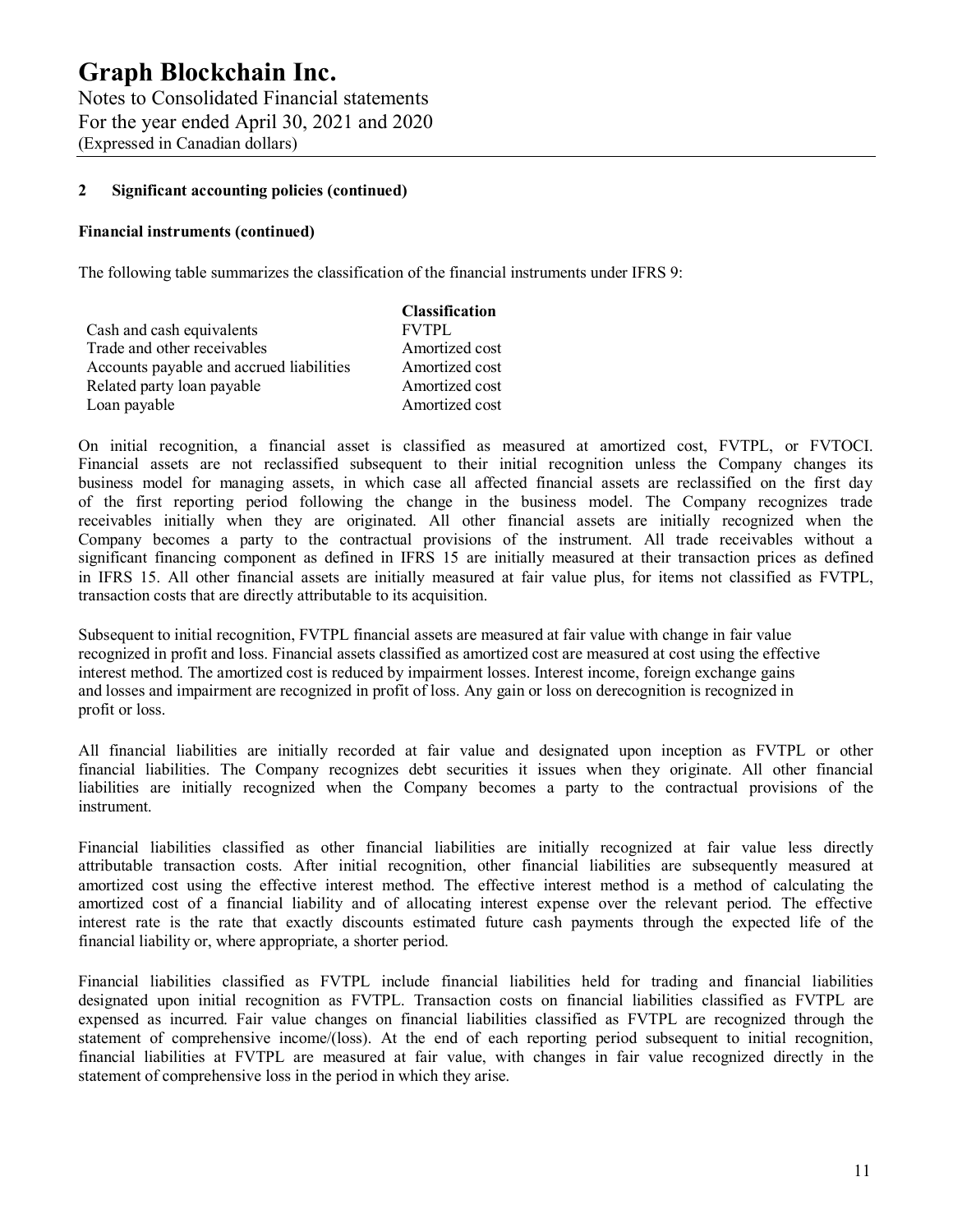Notes to Consolidated Financial statements For the year ended April 30, 2021 and 2020 (Expressed in Canadian dollars)

#### **2 Significant accounting policies (continued)**

#### **Financial instruments (continued)**

#### a) Impairment of financial assets

For financial assets carried at amortized cost, the Company recognizes loss allowances for expected credit losses ("ECLs"). ECLs are a probability-weighted estimate of credit losses. The Company applies a three-stage approach to measure ECLs. The Company measures loss allowance at an amount equal to twelve months of expected losses if the credit risk at the reporting date has not increased significantly since initial recognition (Stage 1) and at an amount equal to lifetime expected losses if there is a significant increase in credit risk since origination (Stage 2) and at an amount equal to lifetime expected losses which are credit impaired (Stage 3).

The Company considers a significant increase in credit risk to have occurred if contractual payments are more than 30 days past due and considers the financial assets carried at amortized cost to be in default if they are 90 days past due. A significant increase in credit risk or default may have also occurred if there are other qualitative factors (including forward looking information) to consider; such as borrower specific information (i.e. change in credit assessment). Such factors include consideration relating to whether the counterparty is experiencing significant financial difficulty, there is a breach of contract, concessions are granted to the counterparty that would not normally be granted, or it is probable the counterparty will enter into bankruptcy or a financial reorganization.

Significant increases in credit risk are assessed based on changes in probability of default of a financial asset subsequent to initial recognition. The Company uses past due information to determine whether credit risk has increased significantly since initial recognition. Financial assets are considered to have experienced a significant increase in credit risk and are reclassified to Stage 2 if a contractual payment is more than 30 days past due as at the reporting date.

The Company defines default as the earlier of when a contractual payment is more than 90 days past due or when a loan becomes insolvent as a result of customer bankruptcy. Financial assets that have experienced a default event are considered to be credit impaired and are reclassified as Stage 3 loans.

The Company writes off an impaired financial asset, either partially or in full, when there is no realistic prospect of recovery. Where financial assets are secured, write-off is after the expected receipts from the realization of collateral.

#### **Property and equipment**

Property and equipment are carried at cost less accumulated depreciation. Gains and losses arising on the disposal of individual assets are recognized in income in the period of disposal. Costs, including financing charges and certain design, construction and installation costs, related to assets that are under construction and are in the process of being readied for their intended use are recorded as construction in progress and are not subject to amortization.

Depreciation, which is recorded from the date on which each asset is available for service, is generally provided for on a straight-line basis over the estimated useful lives of the property and equipment as follows:

| Computer and equipment         | 2 years |
|--------------------------------|---------|
| Office equipment and furniture | 5 years |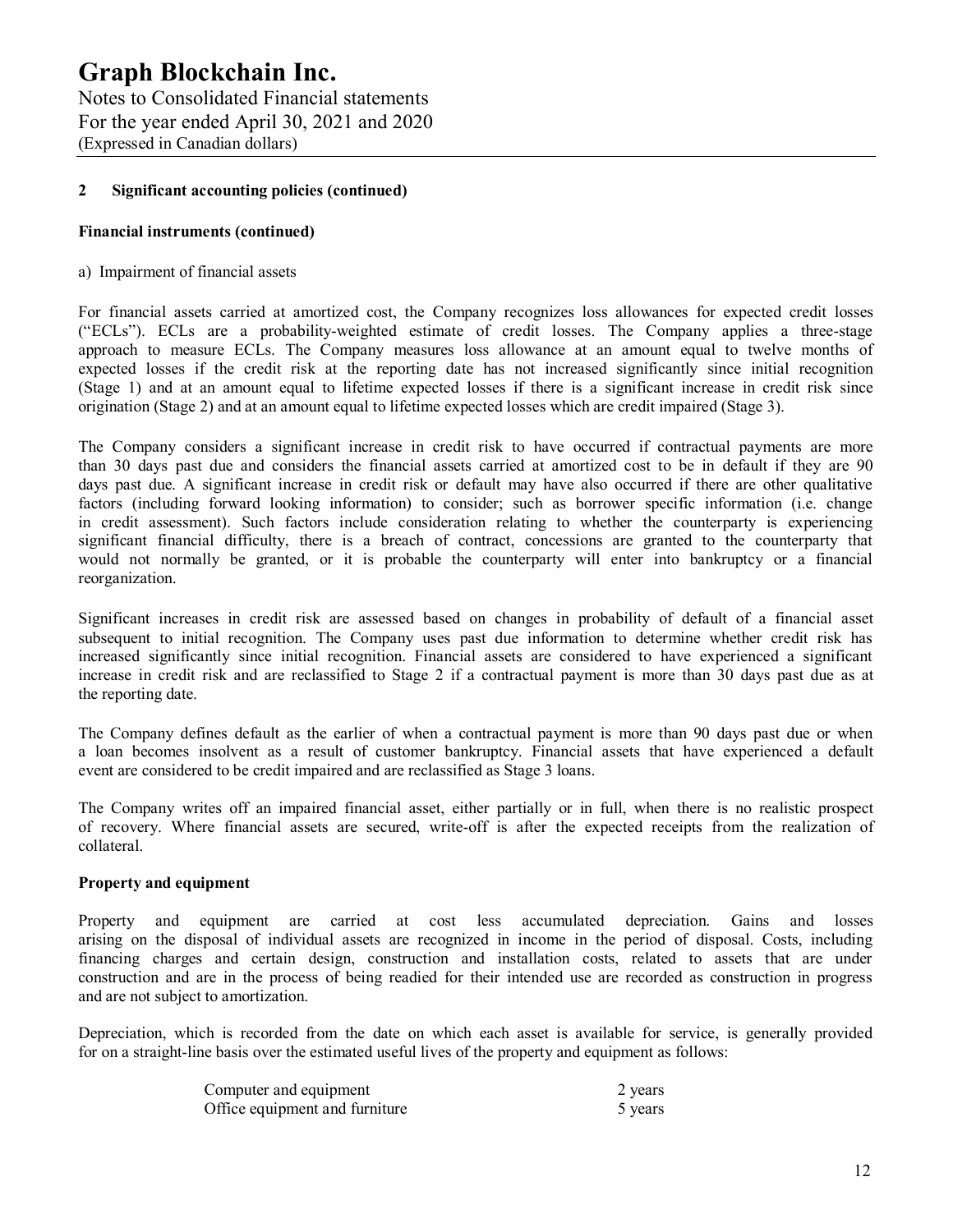Notes to Consolidated Financial statements For the year ended April 30, 2021 and 2020 (Expressed in Canadian dollars)

#### **2 Significant accounting policies (continued)**

#### **Property and equipment (continued)**

Maintenance and repairs are charged to expense as incurred. Renewals and betterments, which materially prolong the useful lives of the assets, are capitalized. The cost and related accumulated depreciation of property retired or sold are removed from the accounts, and gains or losses are recognized in the statement of loss and comprehensive loss.

#### **Impairment of non-financial assets**

At each reporting date, the Company reviews the carrying amounts of its non-financial assets to determine whether there is any indication of impairment. If any such indication exists, then the asset's recoverable amount is estimated using the guidance provided in IAS 36.

For impairment testing, assets are grouped together into the smallest group of assets that generates cash inflows from continuing use that are largely independent of the cash inflows of other assets or CGUs. The recoverable amount of an asset or CGU is the greater of its value in use and its fair value less costs to sell. Value in use is based on estimated future cash flows, discounted to their present value using a pre-tax discount rate that reflects current market assessments of the time value of money and the risks specific to the asset or CGU.

An impairment loss is recognized if the carrying amount of an asset or CGU exceeds its recoverable amount. Impairment losses are recognized in profit or loss. They are allocated first to reduce the carrying amount of any goodwill allocated to the CGU, and then to reduce the carrying amounts of the other assets in the CGU on a pro rata basis.

An impairment loss in respect of goodwill is not reversed. For any other assets, an impairment loss is reversed only to the extent that the asset's carrying amount does not exceed the carrying amount that would have been determined, net of depreciation or amortization, if no impairment loss had been recognized.

#### **Operating segments**

Management has determined that the Company operates in two reportable operating segments based on geographical region. The Company provides blockchain services with a head office located in Canada ("Graph Canada") and a branch located in South Korea ("Graph Korea").

#### **Income taxes**

Income tax expense (benefit) comprises current and deferred tax. Current tax and deferred tax are recognized in profit or loss except to the extent that they relate to a business combination, or items recognized directly in equity or in other comprehensive income. Current tax is the expected tax payable or receivable on the taxable income or loss for the period, using tax rates enacted or substantively enacted at the reporting date, and any adjustment to tax payable in respect of previous years. Current tax payable also includes any tax liability arising from the declaration of dividends. Deferred tax is recognized in respect of temporary differences between the carrying amounts of assets and liabilities for financial reporting purposes and the amounts used for taxation purposes.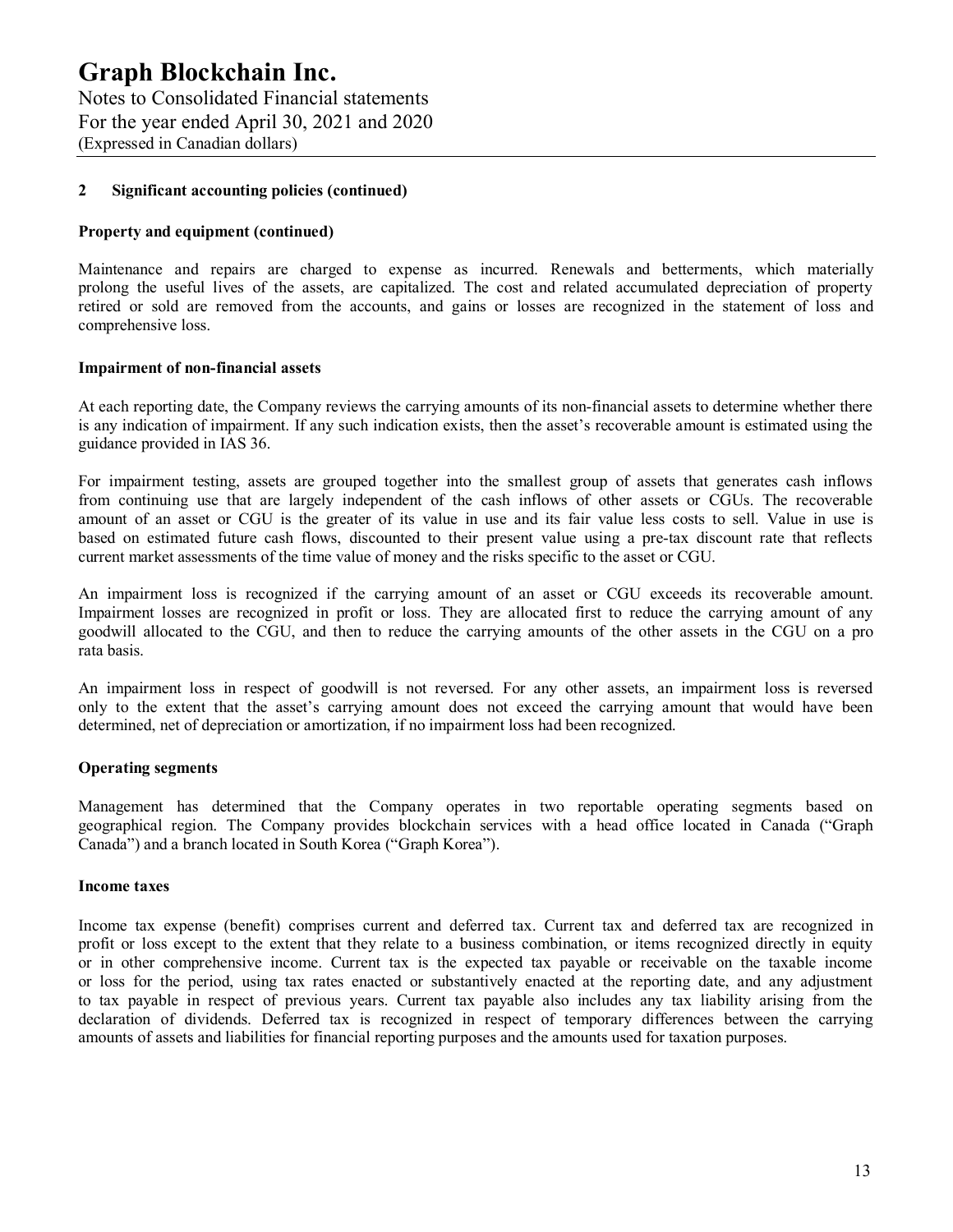Notes to Consolidated Financial statements For the year ended April 30, 2021 and 2020 (Expressed in Canadian dollars)

#### **2 Significant accounting policies (continued)**

#### **Income taxes (continued)**

Deferred tax is not recognized for temporary differences on the initial recognition of assets or liabilities in a transaction that is not a business combination and that affects neither accounting nor taxable profit or loss, temporary differences related to investments in subsidiaries and associates to the extent that it is probable that they will not reverse in the foreseeable future, and taxable temporary differences arising on the initial recognition of goodwill.

#### **Share-based compensation**

The grant-date fair value of equity-settled share-based payment arrangements granted to employees is generally recognized as share-based compensation in the consolidated statements of comprehensive loss, with a corresponding increase in equity, over the vesting period of the awards. The amount recognized as an expense is adjusted to reflect the number of awards for which the related service and non-market performance conditions are expected to be met, such that the amount ultimately recognized is based on the number of awards that meet the related service and non-market performance conditions at the vesting date. Share-based payment arrangements granted to non-employees are valued at the fair value of the goods or service received, measured at the date on which the goods are received, or the services are rendered. If the entity cannot estimate reliably the fair value of the goods or services received, the entity shall measure the value and the corresponding increase in equity, indirectly, by reference to the fair value of the equity instruments granted, which the Company does using the Black-Scholes option-pricing model.

The increase in equity recognized in connection with a share-based payment transaction is presented in the "Reserves" line item on the consolidated statements of financial position, as separate component in equity. For share-based payment awards with market conditions, the grant-date fair value of the share-based payment is measured to reflect such conditions and there is no true-up for differences between expected and actual outcomes.

#### **Critical Accounting Estimates and Judgements**

The preparation of these consolidated financial statements in conformity with IFRS requires management to make estimates and judgements that affect the applications of accounting policies regarding certain types of assets, liabilities, revenues, and expenses in the preparation of these consolidated financial statements. Estimates and judgments are reviewed on an ongoing basis. Revisions to accounting estimates are recognized in the year in which the estimates are revised and in any future years affected. These estimates and assumptions are based on management's historical experience, best knowledge of current events and conditions and activities that the Company may undertake in the future. Actual results could differ materially from these estimates.

#### Judgements

Areas requiring judgements include timing of recognizing revenue, impairment of financial assets and valuation of equity instruments issued under share-based payment arrangements.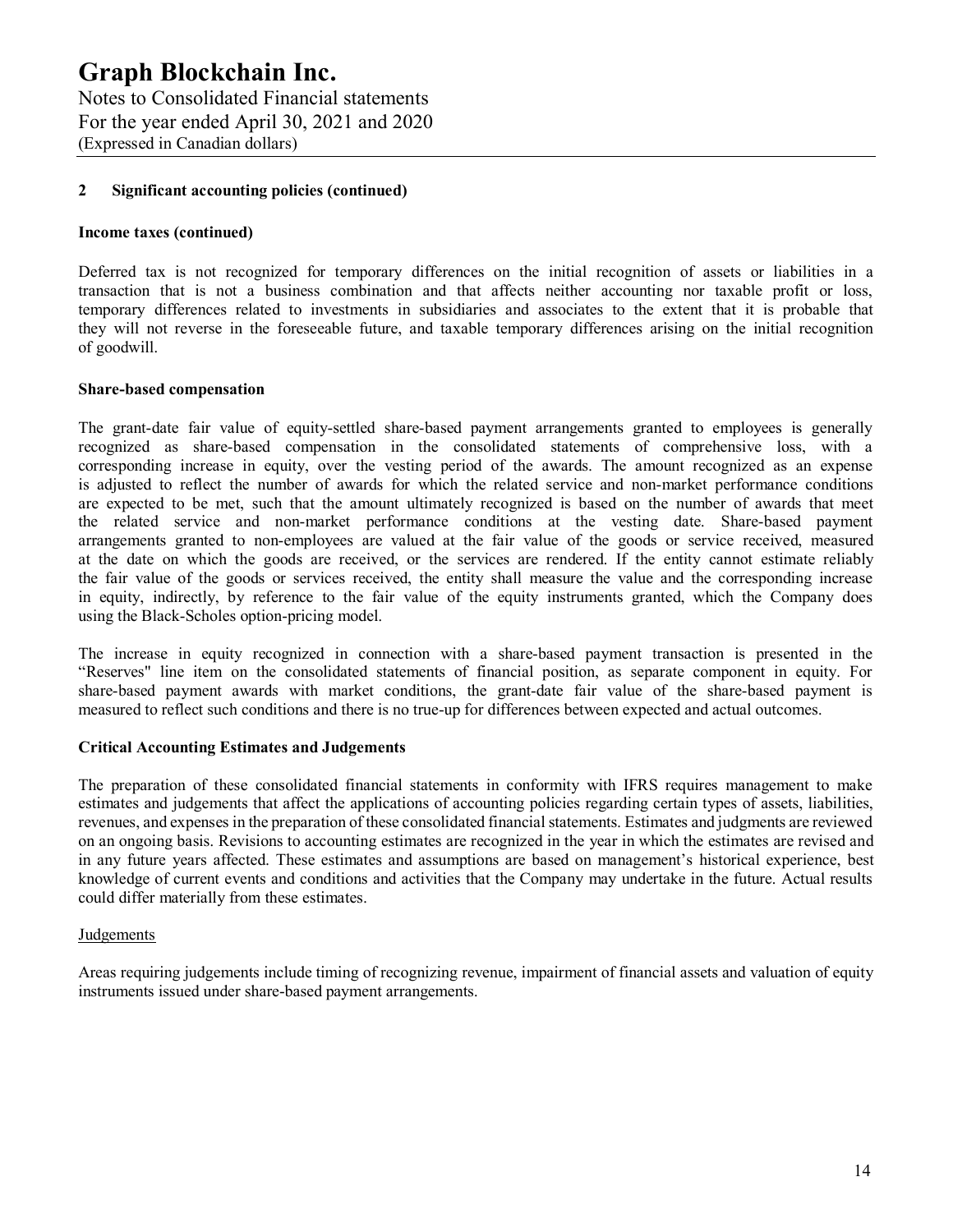Notes to Consolidated Financial statements For the year ended April 30, 2021 and 2020 (Expressed in Canadian dollars)

#### **2 Significant accounting policies (continued)**

#### **Critical Accounting Estimates and Judgements (continued)**

#### a) Revenue recognition

The Company uses judgement to assess whether contracts contain multiple products and services sold and whether these should be considered distinct and accounted as separate performance obligations or together. Estimates are required when allocating revenue where multiple performance obligations exist in a contract. Judgment is required as to determining when control of the product has been transferred to the customer.

#### b) Impairment of financial assets

The Company uses judgement to estimate the expected credit losses which is determined based on stage assessment. The ECL model requires judgement including but not limited to consideration of how changes in economic factors affect the ECLs.

#### c) Digital assets

Management is required to use judgement in determining the frequency with which the digital assets are to be tested for impairment. The assessment of impairment of these digital assets is dependant upon estimates of the recoverable amounts that take into account factors such as the economic and market conditions.

#### d) Share-based payment

The Company measures the cost of equity-settled transactions by reference to the fair value of the equity instruments at the date at which they are granted. Estimating fair value for share-based payment transactions requires determining the most appropriate valuation model, which is dependent on the terms and conditions of the grant. This estimate also requires determining the most appropriate inputs to the valuation model including the expected life of the share option, volatility and dividend yield and making assumptions about them.

#### **Estimates**

The effect of a change in an accounting estimate is recognized prospectively by including it in comprehensive loss in the year of the change, if the change affects that year only, or in the year of the change and future years, if the changes affects both.

#### **Accounting Standards Issue But Not Yet Applied**

Certain new standards, interpretations, amendments and improvements to existing standards were issued by the IASB or IFRS Interpretations Committee that are mandatory for fiscal periods beginning on or after January 1, 2021.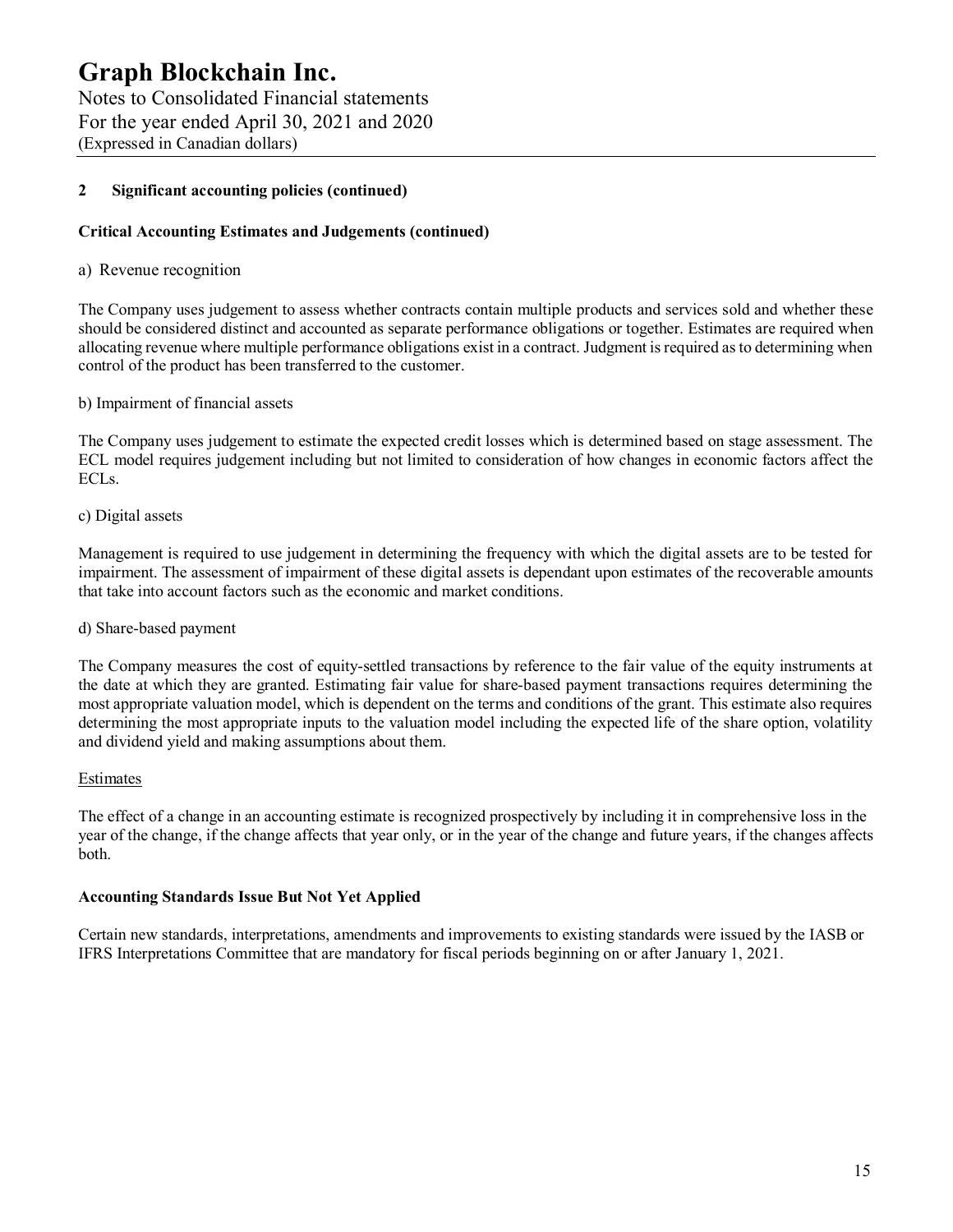Notes to Consolidated Financial statements For the year ended April 30, 2021 and 2020 (Expressed in Canadian dollars)

#### **2 Significant accounting policies (continued)**

#### **Accounting Standards Issue But Not Yet Applied (continued)**

#### **(a) Amendments to IAS 1, Classification of Liabilities as Current or Non-current**

In January 2020, the IASB issued amendments to paragraphs 69 to 76 of IAS 1 to specify the requirements for classifying liabilities as current or non-current. The amendments clarify:

- What is meant by a right to defer settlement
- That a right to defer must exist at the end of the reporting period
- That classification is unaffected by the likelihood that an entity will exercise its deferral right

• That only if an embedded derivative in a convertible liability is itself an equity instrument would the terms of a liability not impact its classification

The amendments are effective for annual reporting periods beginning on or after January 1, 2023 and must be applied retrospectively. The amendments to IAS 1 are not expected to have a significant impact on the Company's consolidated financial statements.

#### **(b) Amendments to IFRS 7 - Financial Instruments: Disclosure; IFRS 9 – Financial Instruments; IAS 39, Financial Instruments: Recognition and Measurement; and IFRS 16**

In August 2020, the IASB published IBOR Reform Phase 2 which address issues that might affect financial reporting after the reform of an interest rate benchmark, including its replacement with alternative benchmark rates. For financial instruments at amortized cost, the amendments introduce a practical expedient such that if a change in the contractual cash flows is as a result of IBOR reform and occurs on an economically equivalent basis, the change will be accounted for by updating the effective interest rate with no immediate gain or loss recognized. The amendments are effective for annual periods beginning on or after January 1, 2021, with earlier application permitted. Management is in the process of assessing the impact of these amendments on contracts in scope, including our IBOR-based financial instruments and hedge relationships, if any.

#### **(c) Reference to the Conceptual Framework – Amendments to IFRS 3**

In May 2020, the IASB issued Amendments to IFRS 3 Business Combinations. The amendments are intended to replace a reference to the Framework for the Preparation and Presentation of Financial Statements, issued in 1989, with a reference to the Conceptual Framework for Financial Reporting issued in March 2018 without significantly changing its requirements. The IASB also added an exception to the recognition principle of IFRS 3 to avoid the issue of potential 'day 2' gains or losses arising for liabilities and contingent liabilities that would be within the scope of IAS 37 or IFRIC 21 Levies, if incurred separately. At the same time, the IASB decided to clarify existing guidance in IFRS 3 for contingent assets that would not be affected by replacing the reference to the Framework for the Preparation and Presentation of Financial Statements. The amendments are effective for annual reporting periods beginning on or after January 1, 2022 and apply prospectively.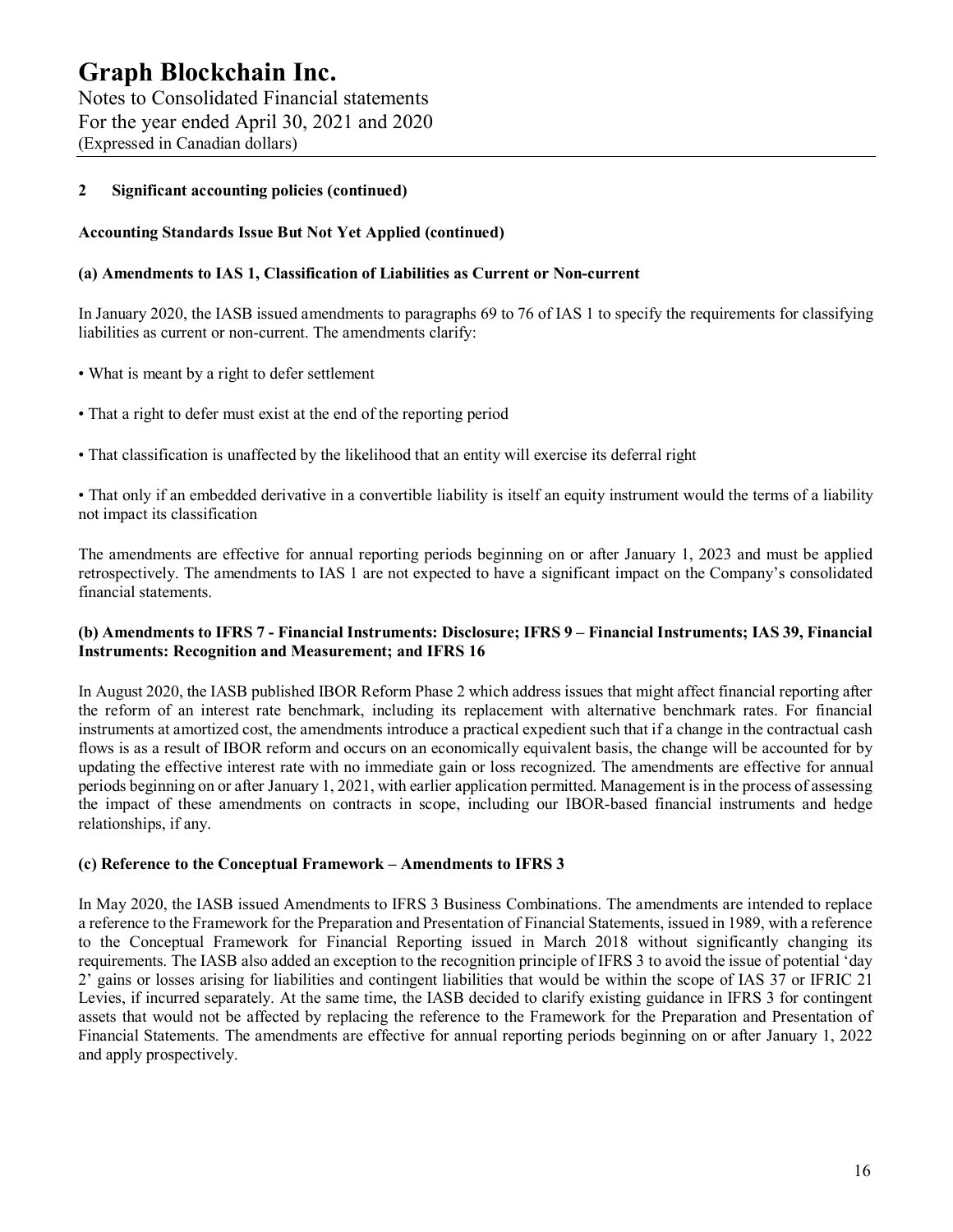Notes to Consolidated Financial statements For the year ended April 30, 2021 and 2020 (Expressed in Canadian dollars)

#### **2 Significant accounting policies (continued)**

#### **Accounting Standards Issue But Not Yet Applied (continued)**

#### **(d) Property, Plant and Equipment: Proceeds before Intended Use - Amendments to IAS 16**

In May 2020, the IASB issued Property, Plant and Equipment - Proceeds before Intended Use, which prohibits entities deducting from the cost of an item of property, plant and equipment, any proceeds from selling items produced while bringing that asset to the location and condition necessary for it to be capable of operating in the manner intended by management. Instead, an entity recognizes the proceeds from selling such items, and the costs of producing those items, in profit or loss. The amendment is effective for annual reporting periods beginning on or after January 1, 2022 and must be applied retrospectively to items of property, plant and equipment made available for use on or after the beginning of the earliest period presented when the entity first applies the amendment. The amendments are not expected to have a material impact on the Company.

#### **(e) Onerous Contracts – Costs of Fulfilling a Contract – Amendments to IAS 37**

In May 2020, the IASB issued amendments to IAS 37 to specify which costs an entity needs to include when assessing whether a contract is onerous or loss-making. The amendments apply a "directly related cost approach". The costs that relate directly to a contract to provide goods or services include both incremental costs and an allocation of costs directly related to contract activities. General and administrative costs do not relate directly to a contract and are excluded unless they are explicitly chargeable to the counterparty under the contract. The amendments are effective for annual reporting periods beginning on or after January 1, 2022. The Company will apply these amendments to contracts for which it has not yet fulfilled all its obligations at the beginning of the annual reporting period in which it first applies the amendments. The amendments are not expected to have a material impact on the Company.

#### **3 Reverse take-over and asset acquisition**

#### BluStem Ltd.

On November 6, 2018, the Company completed its acquisition of BluStem by way of a three-cornered amalgamation among the Company, BluStem, and 2659468 Ontario Inc., a wholly-owned subsidiary of the Company, whereby 2659468 Ontario Inc and BluStem amalgamated to form a newly amalgamated company ("Amalco"). As a result of the Amalgamation, the holders of common shares of BluStem exchanged such common shares for the Company's common shares on a one for one basis, and Amalco became a wholly-owned subsidiary of the Company.

The shareholders of BluStem owned 96% of the common shares of the Company and as a result, the transaction is considered a reverse acquisition of the Company by BluStem. For accounting purposes, BluStem is considered the acquirer, and the Company, the acquiree. Accordingly, the consolidated financial statements are a continuation of the financial statements of BluStem which has a financial year end of April 30 and a date of incorporation of November 22, 2017. The results of operations of the Company are included in the consolidated financial statements of the Company from the date of the reverse acquisition, November 6, 2018.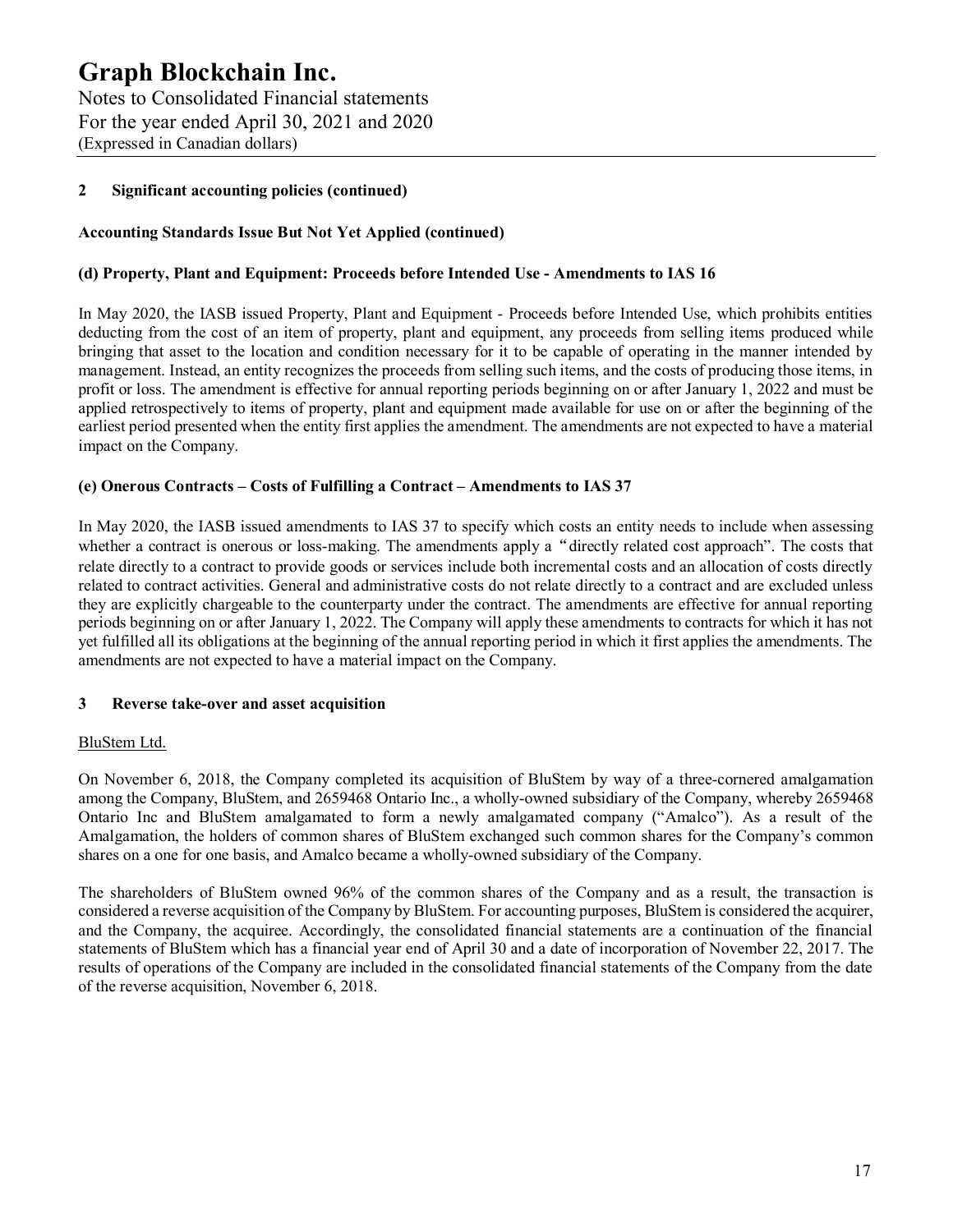Notes to Consolidated Financial statements For the year ended April 30, 2021 and 2020 (Expressed in Canadian dollars)

#### **3 Reverse take-over and asset acquisition (continued)**

The following summarizes the reverse takeover of the Company by BluStem and the assets acquired and liabilities assumed as at November 6, 2018:

|                                                                                    | Amount     |
|------------------------------------------------------------------------------------|------------|
| <b>Consideration</b>                                                               |            |
| Fair value of consideration paid to the Company's former holders of                |            |
| common shares and debtholders (5,954,715 common shares at \$0.21 per common share) | 1,250,490  |
| Debt for giveness for amounts due to BluStem from the Company                      | 66,746     |
| Finder's fee (641,666 common shares at \$0.21 per common share)                    | 134,750    |
|                                                                                    | 1,451,986  |
| Identifiable assets acquired and liabilities assumed                               |            |
| Cash                                                                               | 228        |
| Trade and other receivables                                                        | 1,847      |
| Accounts payable and accrued liabilities                                           | (106, 199) |
|                                                                                    | (104, 124) |
| <b>Listing expense</b>                                                             | 1,556,110  |

A reverse takeover transaction involving a non-public operating entity and a non-operating company is considered to be in substance a share based payment transaction and is not a business combination. Any difference in the value of the shares deemed to have been issued by the accounting acquirer and the fair value of the acquiree's net assets (liabilities) received (assumed), have been included in the listing expense on the consolidated statements of comprehensive loss.

The Company recorded in "Other reverse take-over fees" in the consolidated statement of loss and comprehensive loss, \$1,185,692 of professional, regulatory and other fees with respect to the reverse takeover, including \$884,956 management consulting fees charged by a shareholder company of the Company.

In connection with the above transaction, BluStem completed a non-brokered private placement on November 6, 2018 of 3,354,867 units to raise gross proceeds of \$1,006,460 that closed concurrently with the above transaction. Each unit was at a price of \$0.30 and consisted of one common share and one warrant of BluStem. Each warrant shall be exercisable into one common share of BluStem at a price of \$0.40 for a period of 18 months from the date of issuance. Certain dealers and arms-length finders were paid 8% of the gross proceeds. Share issuance costs of \$22,232 comprised of \$13,000 in respect of cash finders' fees, together with other cash expenses of \$9,232, resulting in net proceeds of \$984,228, of which \$688,960 has been allocated to "share capital" for the shares issued and \$295,268 has been allocated to "Reserve" for the warrants issued on the consolidated statements of financial position.

The non-brokered private placement on November 6, 2018 includes cash subscriptions of \$324,020 for 1,080,067 common shares which were issued to certain marketing service providers of the Company. Subsequent to the subscriptions the Company paid \$318,500 to the same service providers for various marketing service agreements entered into, in substance, these transactions have been treated as issuance of shares for services. \$208,365 of the total \$318,500 has been included in "Office and general" in the consolidated statement of loss and comprehensive loss during the year ended April 30, 2019, and as at April 30, 2019, the remaining \$110,135 is included in "Prepaid expense and other assets". During the year ended April 30, 2020, \$110,135 has been included in "Office and general" in the consolidated statement of loss and comprehensive loss.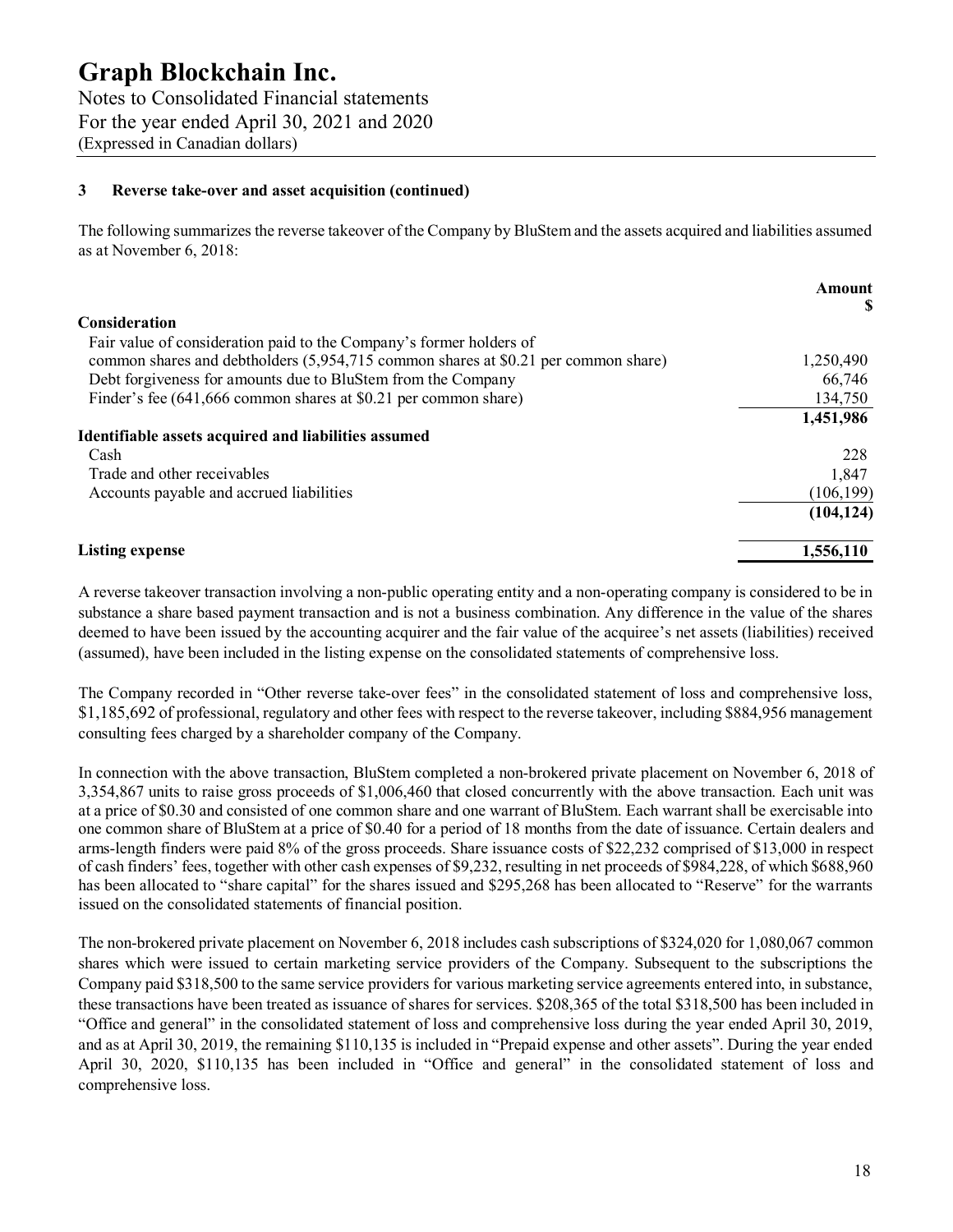Notes to Consolidated Financial statements For the year ended April 30, 2021 and 2020 (Expressed in Canadian dollars)

#### **3 Reverse take-over and asset acquisition (continued)**

#### Babbage Mining Corp.

In February 2021, the Company closed its acquisition of 100% of Babbage Mining Corp.'s ("Babbage") issued and outstanding securities pursuant to the terms of the share exchange agreement entered between the Company, Babbage and the shareholders of Babbage. The Company issued 60,000,000 units of the Company comprised of one common share of the Company and one share purchase warrant to Baggage shareholders. Each warrant is exercisable into one common share at a price of \$0.10 per common share for a period of eighteen months, subject to the Company's exercise of an Acceleration Right. The warrants are subject to an acceleration clause whereby if the common share price on the Canadian Securities Exchange is equal to or greater than \$0.15 per common share for a period of 10 consecutive trading days, the Company may, by notice of the holders of the warrants, reduce the remaining exercise period applicable to the warrants to no less than 30 days from the date of such notice. The share purchase warrants were accounted for as an equity instrument under IFRS 2 – Share Based Payments and recorded at fair value on the acquisition date using the Black-Scholes pricing model.

The acquisition of Babbage does not constitute a business combination because the entity does not meet the definition of a business under IFRS 3 – Business Combination. As a result, the transaction has been measured at the fair value of equity consideration issued to acquire this entity.

The purchase price was determined based on IFRS 2 – Share Based Payments.

|                                                     | Amount    |
|-----------------------------------------------------|-----------|
| Purchase price                                      |           |
| $60,000,000$ common shares                          | 2,585,850 |
| 60,000,000 share purchase warrants                  | 3,277,265 |
| <b>Total consideration paid</b>                     | 5,863,015 |
| Consideration paid in excess of net assets acquired | 5,863,015 |

#### **4 Operating segments and major customers**

The Company has two geographic segments as defined in Note 2 to these consolidated financial statements.

Segment information of the Company is summarized as follows:

|                                        | Graph<br>Canada<br>S | Graph<br>Korea<br>\$ | Consolidated<br>totals<br>S |
|----------------------------------------|----------------------|----------------------|-----------------------------|
| For the year ended April 30, 2021      |                      |                      |                             |
| <b>Revenue from external customers</b> | 433,215              |                      | 433,215                     |
| <b>Impairment of digital assets</b>    | (191, 404)           | -                    | (191, 404)                  |
| <b>Segment</b> loss                    | (15,319,436)         | (10, 237)            | (15,329,673)                |
| As at April 30, 2021                   |                      |                      |                             |
| <b>Segment assets</b>                  | 11,749,396           | 2,445                | 11,751,841                  |
| <b>Segment liabilities</b>             | 764,365              | 18,039               | 782,404                     |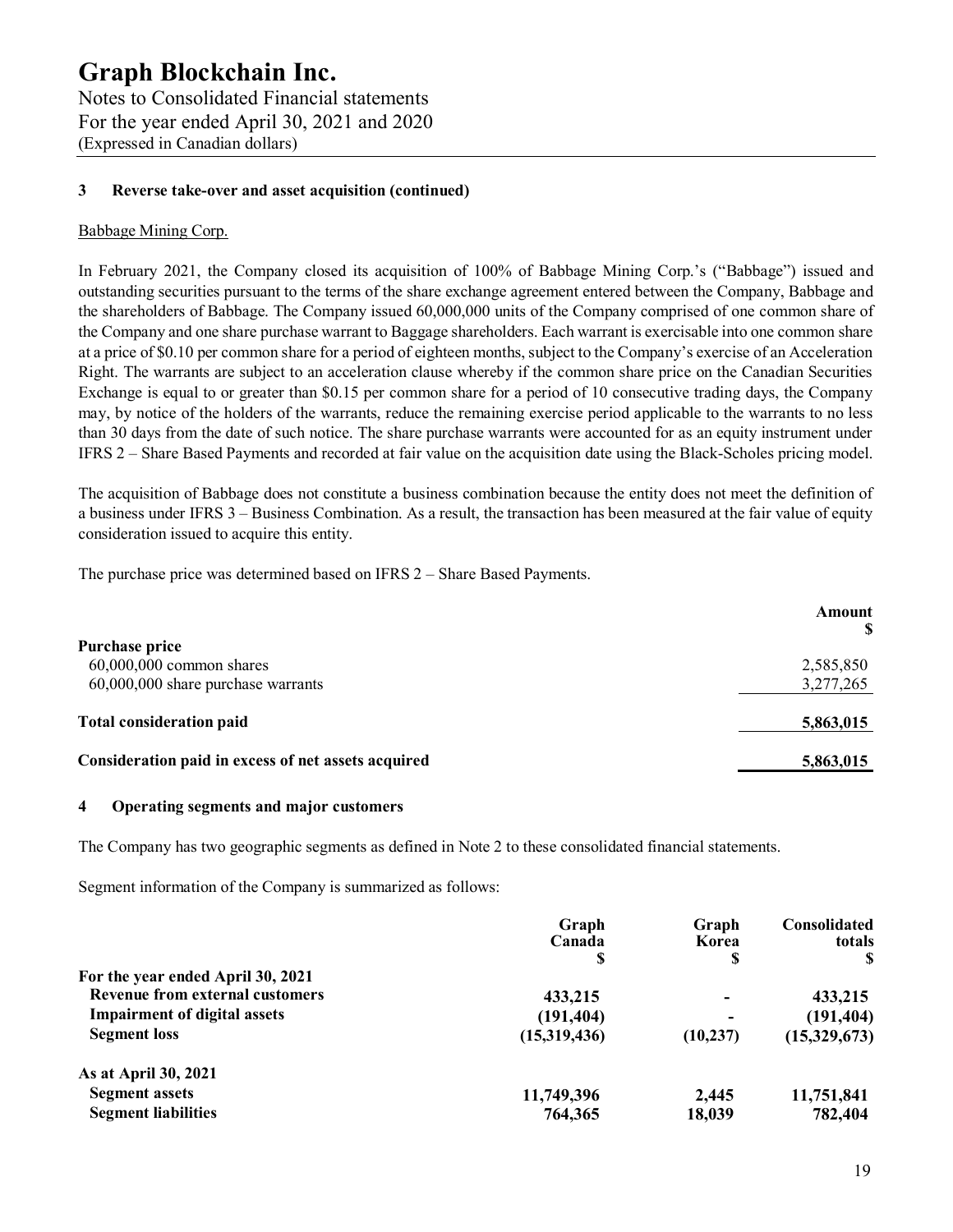Notes to Consolidated Financial statements For the year ended April 30, 2021 and 2020 (Expressed in Canadian dollars)

#### **4 Operating segments and major customers (continued)**

|                                   | Graph<br>Canada | Graph<br>Korea | Consolidated<br>totals<br>\$ |
|-----------------------------------|-----------------|----------------|------------------------------|
| For the year ended April 30, 2020 |                 |                |                              |
| Revenue from external customers   |                 |                |                              |
| Segment loss                      | (547,719)       | (210, 812)     | (758, 531)                   |
| As at April 30, 2020              |                 |                |                              |
| Segment assets                    | 127,338         | 10,496         | 137,834                      |
| Segment liabilities               | 447,562         | 210,189        | 657,751                      |

The Company's revenue generating activities relate to the sale of COVID-19 related equipment and supplies. During the year ended April 30, 2021, the Company relied on one major customer, a company with certain directors in common with the Company (Note 10), for  $87\%$  (2020 – 0%) of its revenues and the total amount due from this customer was \$405,570 as at April 30, 2021.

#### **5 Property and equipment**

|                                           | Computer<br>equipment | Office<br>equipment<br>and furniture<br>S | <b>Total</b><br>\$ |
|-------------------------------------------|-----------------------|-------------------------------------------|--------------------|
| Cost                                      |                       |                                           |                    |
| Balance at April 30, 2019                 | 45,754                | 2,616                                     | 48,370             |
| Additions                                 | 1,509                 |                                           | 1,509              |
| Disposal                                  | (6,876)               |                                           | (6,876)            |
| Cumulative translation adjustment ("CTA") | (167)                 |                                           | (167)              |
| Balance at April 30, 2020                 | 40,220                | 2,616                                     | 42,836             |
| Disposal                                  | (17, 400)             |                                           | (17,400)           |
| <b>CTA</b>                                | (308)                 |                                           | (308)              |
| <b>Balance at April 30, 2021</b>          | 22,512                | 2,616                                     | 25,128             |
| <b>Accumulated depreciation</b>           |                       |                                           |                    |
| Balance at April 30, 2019                 | 16,378                | 567                                       | 16,945             |
| Depreciation                              | 17,001                | 523                                       | 17,524             |
| Disposal                                  | (1,102)               |                                           | (1,102)            |
| Balance at April 30, 2020                 | 32,277                | 1,090                                     | 33,367             |
| Depreciation                              |                       | 523                                       | 523                |
| Disposal                                  | (9, 595)              |                                           | (9, 595)           |
| <b>CTA</b>                                | (170)                 |                                           | (170)              |
| <b>Balance at April 30, 2021</b>          | 22,512                | 1,613                                     | 24,125             |
| <b>Carrying amounts</b>                   |                       |                                           |                    |
| Balance at April 30, 2020                 | 7,943                 | 1,526                                     | 9,469              |
| <b>Balance at April 30, 2021</b>          |                       | 1,003                                     | 1,003              |
|                                           |                       |                                           |                    |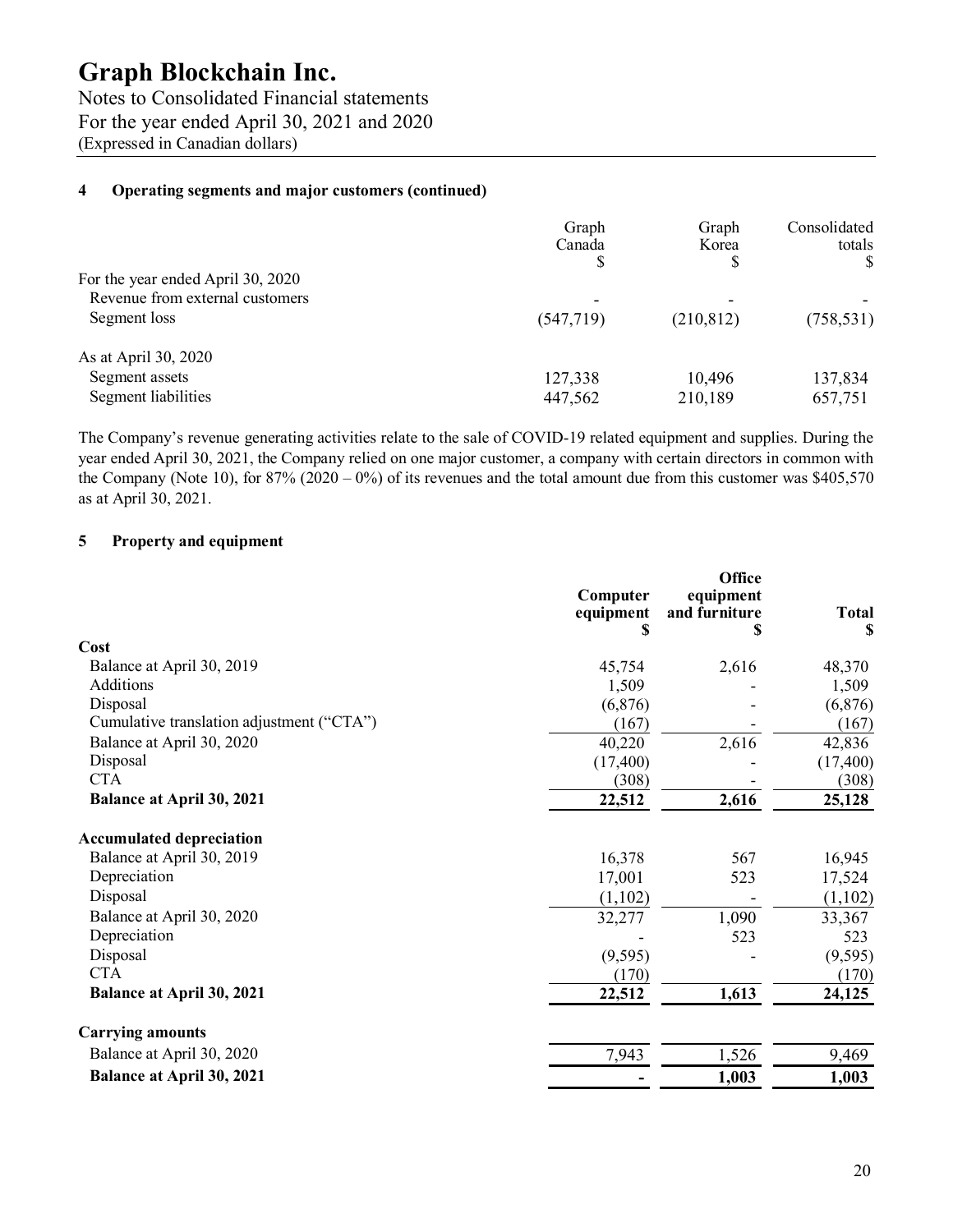Notes to Consolidated Financial statements For the year ended April 30, 2021 and 2020 (Expressed in Canadian dollars)

#### **6 Digital assets**

As at April 30, 2021 and 2020, the Company holds digital assets at cost as follows:

|           | April 30, 2021 | <b>April 30, 2020</b>    |
|-----------|----------------|--------------------------|
|           |                | \$                       |
| Cardano   | 800,000        | $\overline{\phantom{0}}$ |
| Chainlink | 500,000        | -                        |
| Pokadot   | 1,108,596      | $\overline{\phantom{0}}$ |
|           | 2,408,596      | -                        |

During the year ended April 30, 2021, the Company recognized an impairment loss of \$191,404 on its investment in Pokadot to reflect the market price at April 30, 2021 as a result of the drop in market price below cost for a significant period of time.

#### **7 Net change in operating assets and liabilities**

|                                          | Year ended<br><b>April 30, 2021</b> | <b>Year ended</b><br>April 30, 2020 |
|------------------------------------------|-------------------------------------|-------------------------------------|
| Cash flows provided by (used in)         |                                     |                                     |
| Trade and other receivables              | (409, 816)                          | (8,570)                             |
| Goods and Services Tax receivable        | (35,987)                            | 139,807                             |
| Prepaid expenses and other assets        | (70, 483)                           | 184,032                             |
| Accounts payable and accrued liabilities | 471,733                             | (101, 878)                          |
|                                          | (44, 553)                           | 213,391                             |
|                                          |                                     |                                     |

#### **8 Share capital and reserves**

#### **a) Common shares**

The Company is authorized to issue an unlimited number of common shares with no par value.

Issuances of common shares are recorded in "Share capital" on the consolidated statements of financial position.

The following summarizes transactions involving the common shares of the Company:

|                                                    |               | Ашочис     |
|----------------------------------------------------|---------------|------------|
|                                                    | <b>Number</b> |            |
| Shares issued and outstanding at April 30, 2019    | 137,376,349   | 9,449,979  |
| Shares issued in exchange for consulting fees      | 908,232       | 19,586     |
| Shares issued from private placements, net of fees | 5,000,000     | 90,206     |
| Advance from private placement                     |               | 5,100      |
| Shares issued and outstanding at April 30, 2020    | 143,284,581   | 9,564,871  |
| Shares issued from private placements, net of fees | 116,807,143   | 10,356,740 |
| Shares issued for finders' fees                    | 166,553       | 6,662      |
| Shares issued for stock options exercised          | 17,800,000    | 2,381,152  |
| Shares issued for warrants exercised               | 12,127,084    | 1,439,388  |
| Shares issued for settlement of debts              | 7,720,080     | 193,002    |
| Shares issued for acquisition of Babbage           | 60,000,000    | 2,585,850  |
| Shares issued and outstanding at April 30, 2021    | 357,905,441   | 26,527,665 |

**Amount**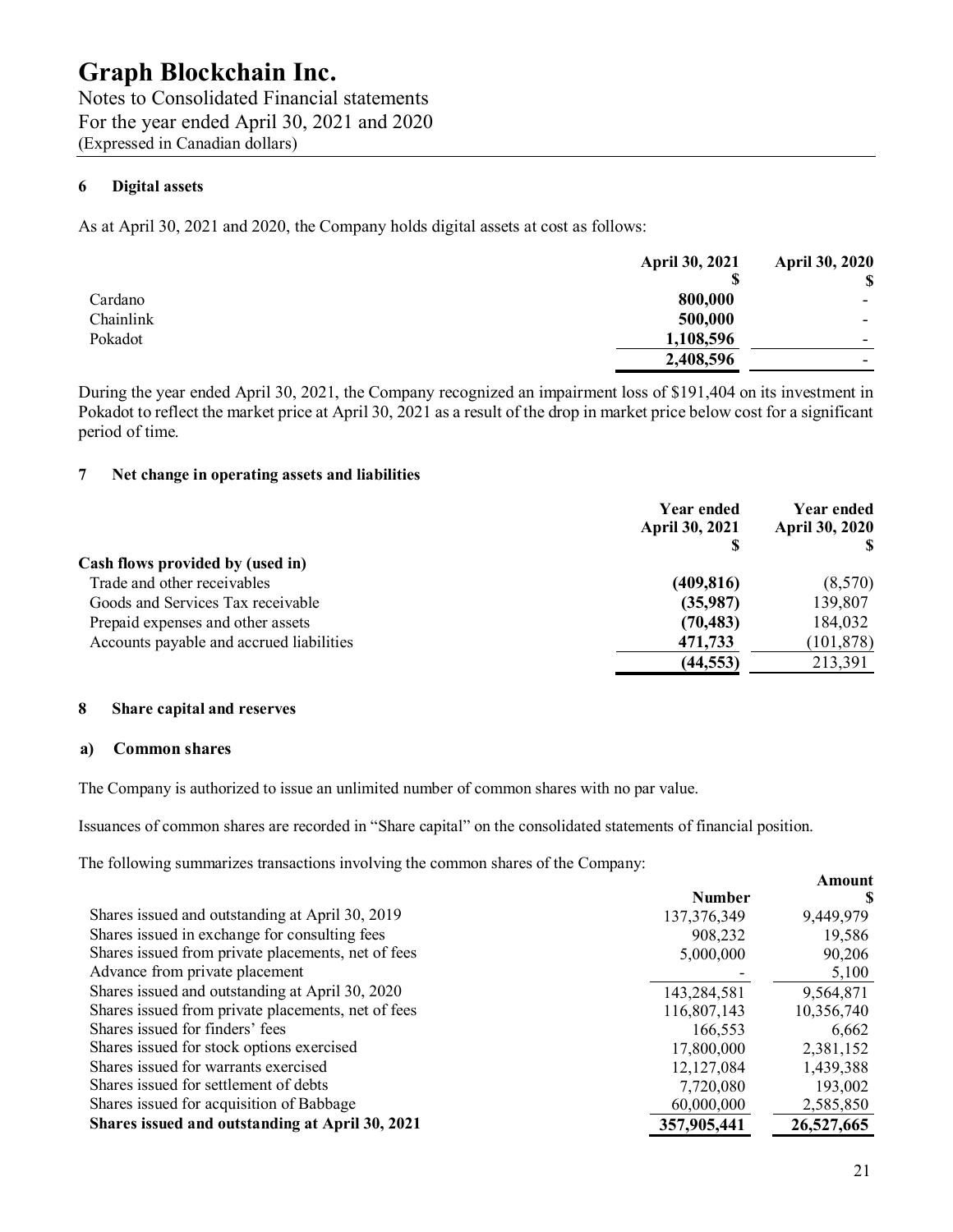Notes to Consolidated Financial statements For the year ended April 30, 2021 and 2020 (Expressed in Canadian dollars)

#### **8 Share capital and reserves (continued)**

#### **a) Common shares (continued)**

On April 1, 2018, the Company issued 2,421,952 common shares in escrow to an officer of the Company, vesting over eight quarterly instalments with April 1, 2018 as the first vesting date. During the year ended April 30, 2020, 908,232 common shares have vested, resulting in \$19,586 "Share based consulting fees" recorded in the consolidated statement of loss and comprehensive loss for the year ended April 30, 2020.

On March 9, 2020, the Company completed non-brokered private placement of 5,000,000 units to raise gross proceeds of \$150,000. Each unit was priced at a price of \$0.03 and consisted of one common shares and one-half warrant of the Company. Each warrant shall be exercisable into one common share of the Company at a price of \$0.06 for a period of two years from the date of issuance and includes a warrant acceleration clause at a share price of \$0.10 or greater under certain market conditions. Arms-length finder was paid 8% of the gross proceeds and received 400,000 non-transferable warrants on the same terms and conditions governing those warrants issued under the private placement. Share issuance costs, including cash expenses, amounted to \$12,000 resulting in net proceeds of \$138,000, of which \$90,206 has been allocated to "Share capital" for the shares issued, based on residual value of financing after amount allocated to common shares based its fair value, fair value of common shares as of the date of closing and \$47,793 has been allocated to "Reserves" for the warrants issued on the consolidated statement of financial position. Total costs incurred where allocated between shares and reserves based on the proportionate fair value allocation.

On June 3, 2020, the Company completed a non-brokered private placement for aggregate gross proceeds of \$350,000. Under the subscription, the Company issued 11,666,666 units in accordance with the terms and conditions of the subscription agreement representing a subscription price of \$0.03 per unit. Each unit is comprised of one common share of the Company and one-half common share purchase warrant of the Company. Each warrant is exercisable into one common share at a price of \$0.06 for a period of 24 months from the closing date. In connection with the subscription, an aggregate of \$16,992 in finders' fees, 166,553 common shares in finders' fees valued at \$6,662 and 399,866 broker warrants were paid to finders. Each broker's warrant shall be exercisable into one common share at \$0.06 for a period of 24 months from the closing date. Share issuance costs, including cash expenses, amounted to \$48,504 resulting in net proceeds of \$301,496, of which \$301,496 has been allocated to "Share capital" for the shares issued, based on residual value of financing after amount allocated to common shares based its fair value, fair value of common shares as of the date of closing and \$Nil has been allocated to "Reserves" for the warrants issued on the consolidated statement of financial position.

On September 14, 2020, the Company issued 7,720,080 common shares of the Company valued at \$193,002 to settle total debts in the amount of \$386,004, of which \$130,000 was included in accounts payable and accrued liabilities and \$256,004 was included in related party loan payable, resulting in a gain on settlement of debts of \$193,002 for the year ended April 30, 2021. The creditors include a related party, Datametrex AI Limited, who has control of over 10% of the voting securities of the Company and received 5,120,080 common shares of the Company.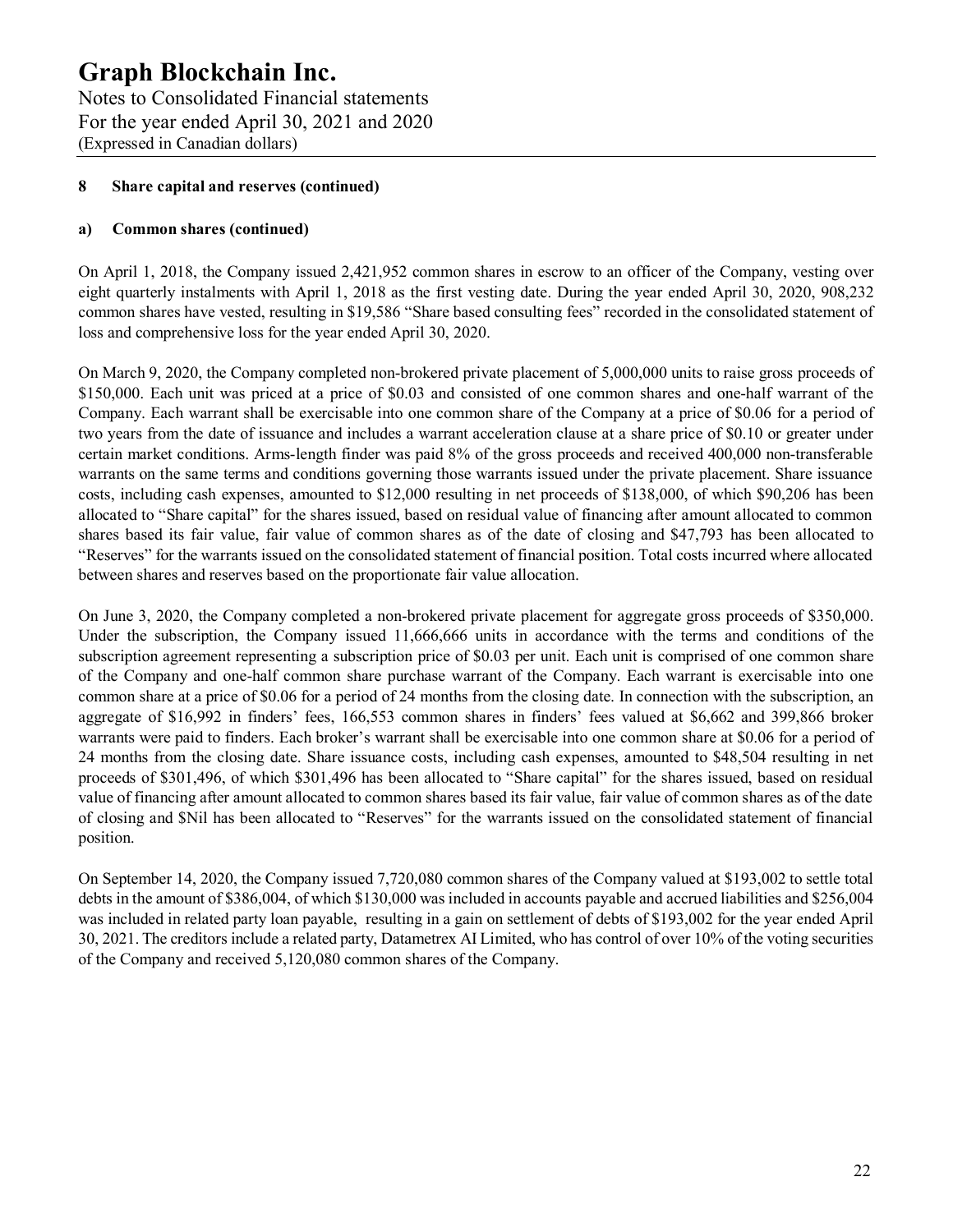Notes to Consolidated Financial statements For the year ended April 30, 2021 and 2020 (Expressed in Canadian dollars)

#### **8 Share capital and reserves (continued)**

#### **a) Common shares (continued)**

On February 17, 2021, the Company issued 60,000,000 units pursuant to the terms of the share exchange agreement related to the acquisition of Babbage valued at an aggregate amount of \$5,863,015 (Note 3). Each warrant is exercisable into one common share at a price of \$0.10 per common share for a period of eighteen months, subject to the Company's exercise of an Acceleration Right. The warrants are subject to an acceleration clause whereby if the common share price on the Canadian Securities Exchange is equal to or greater than \$0.15 per common share for a period of 10 consecutive trading days, the Company may, by notice of the holders of the warrants, reduce the remaining exercise period applicable to the warrants to no less than 30 days from the date of such notice.

On February 19, 2021, the Company completed non-brokered private placement of 28,950,000 units to raise gross proceeds of \$2,316,000. Each unit was priced at a price of \$0.08 and consisted of one common shares and one warrant of the Company. Each warrant shall be exercisable into one common share of the Company at a price of \$0.10 for a period of eighteen months from the date of issuance. In connection with the subscription, an aggregate of \$126,000 in finders' fees and 1,393,000 broker warrants were paid to finders. Each broker's warrant shall be exercisable into one common share at \$0.10 for a period of 18 months from the closing date. Share issuance costs, including cash expenses, amounted to \$518,057 resulting in net proceeds of \$1,797,943, of which \$1,797,943 has been allocated to "Share capital" for the shares issued, based on residual value of financing after amount allocated to common shares based its fair value, fair value of common shares as of the date of closing and \$Nil has been allocated to "Reserves" for the warrants issued on the consolidated statement of financial position.

On March 26, 2021, the Company completed non-brokered private placement of 76,190,477 units to raise gross proceeds of \$10,000,000. Each unit was priced at a price of \$0.13125 and consisted of one common shares and one warrant of the Company. Each warrant shall be exercisable into one common share of the Company at a price of \$0.175 for a period of five years from the date of issuance. In connection with the subscription, an aggregate of \$1,019,591 in finders' fees and 6,095,238 broker warrants were paid to finders. Each broker's warrant shall be exercisable into one common share at \$0.16406 for a period of five years from the closing date. Share issuance costs, including cash expenses, amounted to \$1,742,699 resulting in net proceeds of \$8,257,301, of which \$8,257,301 has been allocated to "Share capital" for the shares issued, based on residual value of financing after amount allocated to common shares based its fair value, fair value of common shares as of the date of closing and \$Nil has been allocated to "Reserves" for the warrants issued on the consolidated statement of financial position.

During the year ended April 30, 2021, 12,127,084 of warrants were exercised for gross proceeds of \$355,625.

During the year ended April 30, 2021, 17,800,000 of stock options were exercised for gross proceeds of \$563,500.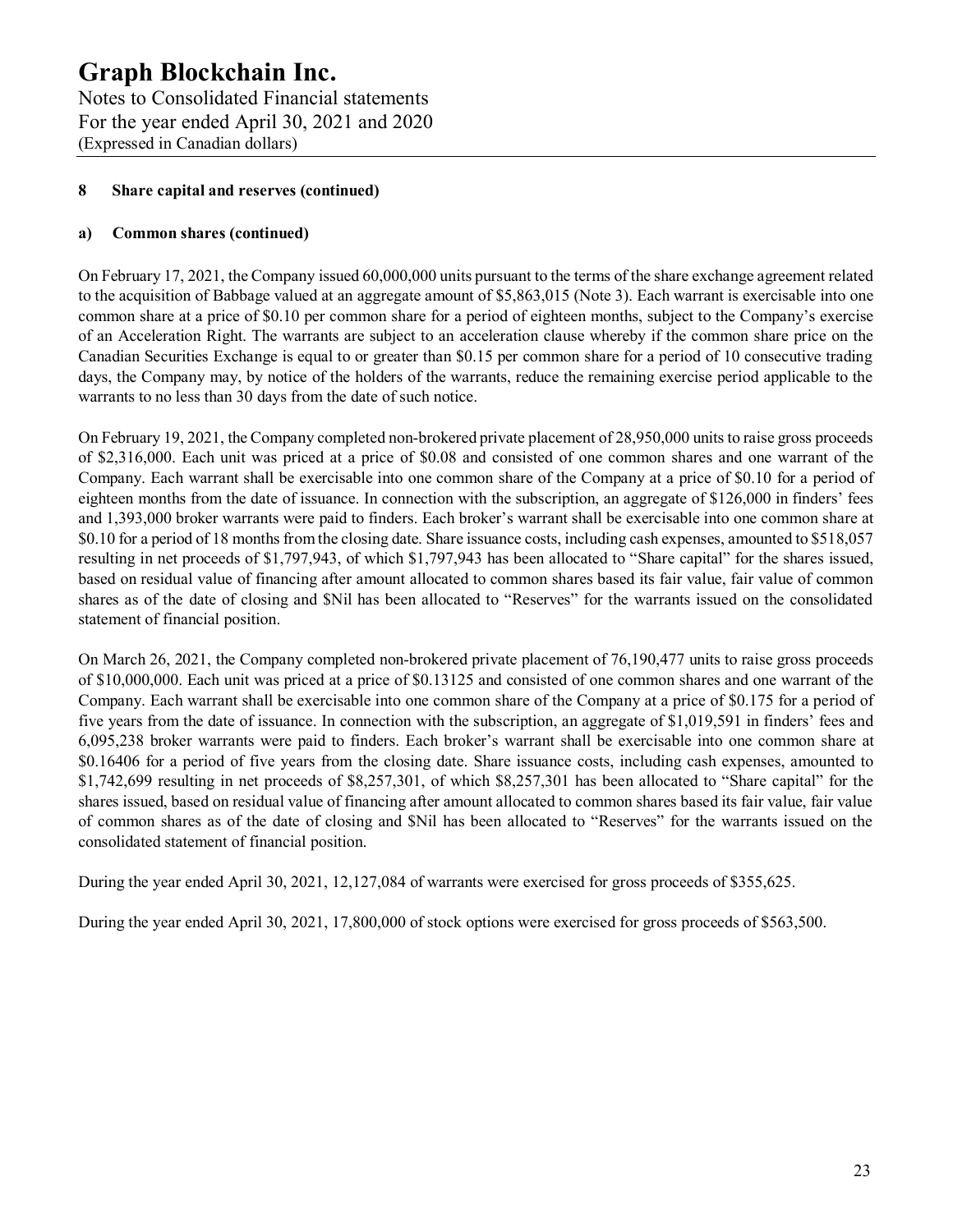Notes to Consolidated Financial statements For the year ended April 30, 2021 and 2020 (Expressed in Canadian dollars)

#### **8 Share capital and reserves (continued)**

#### **b) Warrants**

Issuances of warrants are recorded in "Reserves" on the consolidated statements of financial position. The following summarizes transactions involving warrants issued by the Company:

|                                                        | <b>Number</b>  | Weighted average<br>exercise price |
|--------------------------------------------------------|----------------|------------------------------------|
| Warrants outstanding at April 30, 2019                 | 5,020,685      | 0.295                              |
| Warrants expired                                       | (1,665,818)    | 0.083                              |
| Warrants issued in connection with private placements  | 2,900,000      | 0.06                               |
| Warrants outstanding at April 30, 2020                 | 6,254,867      | 0.242                              |
| Warrants expired                                       | (3,354,867)    | 0.13                               |
| Warrants issued in connection with private placements  | 118,861,933    | 0.15                               |
| Warrants issued in connection with Babbage acquisition | 60,000,000     | 0.10                               |
| Warrants exercised                                     | (12, 127, 084) | 0.40                               |
| Warrants outstanding at April 30, 2021                 | 169,634,849    | 0.13                               |

The Company used the residual method to value non-broker warrants issued in connection with private placement completed on March 9, 2020, June 3, 2020, February 19, 2021 and March 26, 2021, with the amount of consideration received in excess, if any, of the fair value of the shares issued being recognized in contributed surplus. Difference between the combined unit price at the time of each placement and the market price of the shares at that time is allocated to reserves.

For brokers' warrants issued in connection with the private placement completed on March 9, 2020, the value was calculated using the Black-Scholes pricing model with the following assumptions: (i) risk-free annual interest rate  $-0.53\%$ ; (ii) expected exercise price – \$0.06; (iii) expected life – 2 years; (iv) annualized volatility – 279%; and (v) expected dividend yield  $-0\%$ .

For brokers' warrants issued in connection with the private placement completed on June 3, 2020, the value was calculated using the Black-Scholes pricing model with the following assumptions: (i) risk-free annual interest rate – 0.29%; (ii) expected exercise price –  $$0.06$ ; (iii) expected life – 2 years; (iv) annualized volatility – 282%; and (v) expected dividend yield  $-0\%$ .

For brokers' warrants issued in connection with the private placement completed on February 19, 2021, the value was calculated using the Black-Scholes pricing model with the following assumptions: (i) risk-free annual interest rate  $-0.18\%$ ; (ii) expected exercise price – \$0.10; (iii) expected life – 1.5 years; (iv) annualized volatility –  $323\%$ ; and (v) expected dividend yield – 0%.

For brokers' warrants issued in connection with the private placement completed on March 26, 2021, the value was calculated using the Black-Scholes pricing model with the following assumptions: (i) risk-free annual interest rate – 0.93%; (ii) expected exercise price – \$0.16406; (iii) expected life – 5 years; (iv) annualized volatility – 230%; and (v) expected dividend yield – 0%.

As at April 30, 2021, the outstanding warrants had a remaining useful life of 3.04 years with a reserve balance of \$4,396,693 (2020 – 0.87 years with a reserve balance of \$418,296).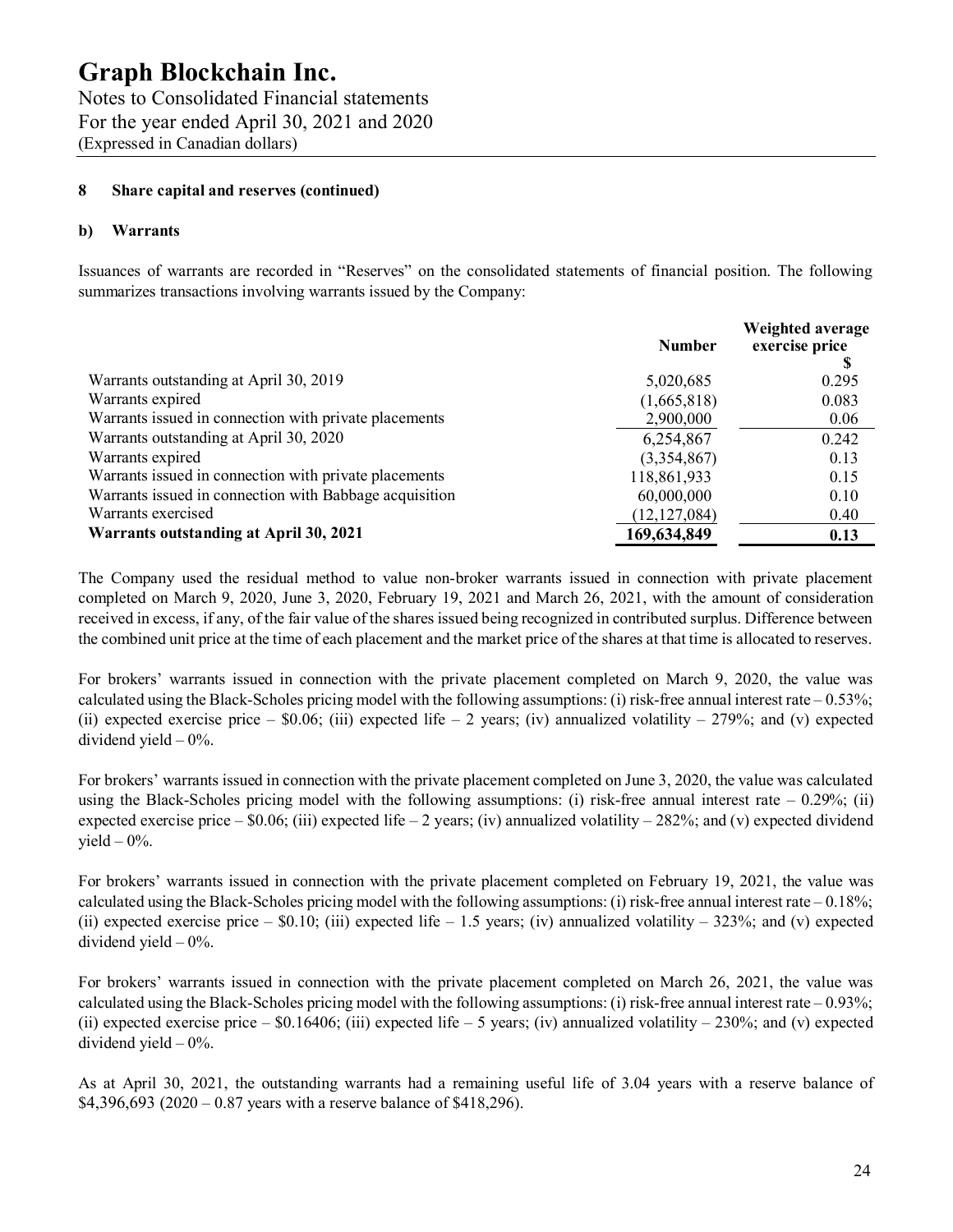Notes to Consolidated Financial statements For the year ended April 30, 2021 and 2020 (Expressed in Canadian dollars)

#### **8 Share capital and reserves (continued)**

#### **b) Warrants (continued)**

As at April 30, 2021, the following warrants were outstanding:

| Number of<br>warrants | <b>Exercise price</b> | <b>Expiry date</b> |
|-----------------------|-----------------------|--------------------|
| 2,002,950             | \$0.06                | March 9, 2022      |
| 2,203,184             | \$0.06                | June 3, 2022       |
| 83,143,000            | \$0.10                | August 16, 2022    |
| 76,190,477            | \$0.175               | March 26, 2026     |
| 6,095,238             | \$0.16406             | March 26, 2026     |
| 169,634,849           |                       |                    |

#### **c) Stock options**

Under the Company's stock option plan, the Board of Directors has discretion to grant options for up to a maximum of 10% of the issued and outstanding common shares of the Company at the date the options are granted. The option price of each option shall be not less than the discounted market price on the grant date. The expiry date of an option shall be set by the Board of Directors at the time the option is awarded and shall not be more than five years after the grant date.

Granting of stock options are recorded in "Reserves" on the consolidated statements of financial position. The following summarizes transactions involving stock options granted by the Company:

|                                                             | <b>Number</b> | Weighted<br>average<br>exercise price |
|-------------------------------------------------------------|---------------|---------------------------------------|
| Stock options outstanding at April 30, 2019 and 2020        |               |                                       |
| Stock options granted                                       | 53,500,000    | 0.14                                  |
| Stock options exercised                                     | (17,800,000)  | 0.07                                  |
| Stock options outstanding and exercisable at April 30, 2021 | 35,700,000    | 0.17                                  |

The Company uses the Black-Scholes option pricing model to value the stock options granted. The Black - Scholes model was developed for use in estimating the fair value of traded options that have no vesting restrictions and are fully transferable. The model requires management to make estimates which are subjective and may not be representative of actual results. Changes in assumptions can materially affect estimates of fair values. The forfeiture rate assumption is based on historical results, which is estimated to be nil, and the annualized volatility is based on the Company's historical share prices.

On December 10, 2020, the Company granted incentive stock options to purchase a total of 8,500,000 common shares at an exercise price of \$0.05 per share for a period of two years to management and directors of the Company. Accordingly, the Company recorded the estimated grant date fair value of \$116,496 in connection to these options.

The grant date fair value of the options granted above was based on the following assumptions: share price at grant date of \$0.02; exercise price of \$0.05; expected life of 2 years; expected volatility of 278%; risk free interest rate of 0.26%; expected dividend yield rate of 0%; and forfeiture rate of 0%.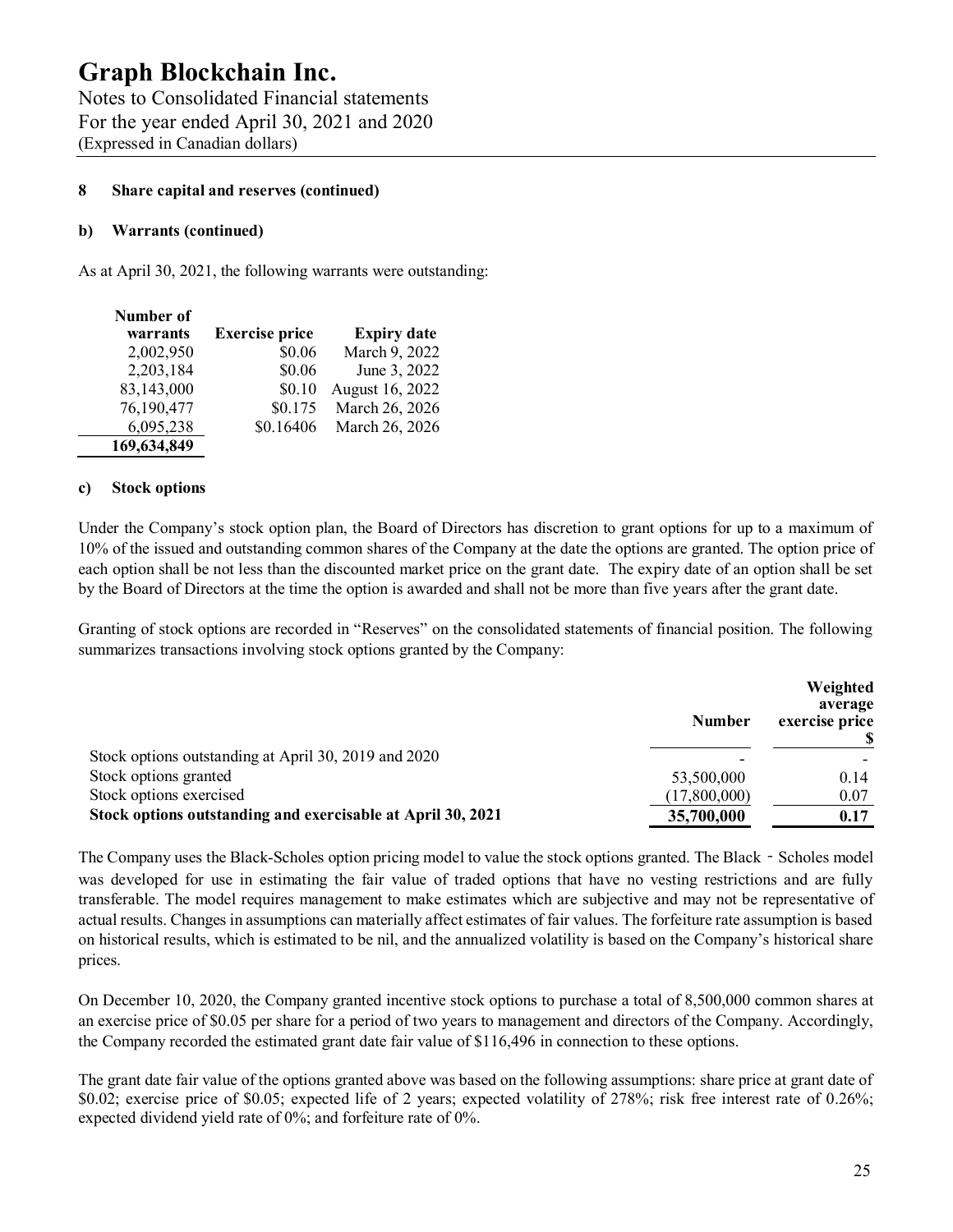Notes to Consolidated Financial statements For the year ended April 30, 2021 and 2020 (Expressed in Canadian dollars)

#### **8 Share capital and reserves (continued)**

#### **c) Stock options (continued)**

On January 14, 2021, the Company granted incentive stock options to purchase a total of 14,500,000 common shares at an exercise price of \$0.095 per share for a period of two years to management, directors and consultants of the Company. Accordingly, the Company recorded the estimated grant date fair value of \$1,395,228 in connection to these options.

The grant date fair value of the options granted above was based on the following assumptions: share price at grant date of \$0.10; exercise price of \$0.095; expected life of 2 years; expected volatility of 292%; risk free interest rate of 0.16%; expected dividend yield rate of 0%; and forfeiture rate of 0%.

On January 30, 2021, the Company granted incentive stock options to purchase a total of 1,500,000 common shares at an exercise price of \$0.075 per share for a period of two years to an advisor of the Company. Accordingly, the Company recorded the estimated grant date fair value of \$108,143 in connection to these options.

The grant date fair value of the options granted above was based on the following assumptions: share price at grant date of \$0.075; exercise price of \$0.075; expected life of 2 years; expected volatility of 292%; risk free interest rate of 0.14%; expected dividend yield rate of 0%; and forfeiture rate of 0%.

On February 21, 2021, the Company granted incentive stock options to purchase a total of 4,000,000 common shares at an exercise price of \$0.285 per share for a period of two years to certain advisors of the Company. Accordingly, the Company recorded the estimated grant date fair value of \$1,098,116 in connection to these options.

The grant date fair value o f the options granted above was based on the following assumptions: share price at grant date of \$0.285; exercise price of \$0.285; expected life of 2 years; expected volatility of 295%; risk free interest rate of 0.23%; expected dividend yield rate of 0%; and forfeiture rate of 0%.

On March 6, 2021, the Company granted incentive stock options to purchase a total of 13,000,000 common shares at an exercise price of \$0.21 per share for a period of two years to certain management, directors and advisors of the Company. Accordingly, the Company recorded the estimated grant date fair value of \$2,764,581 in connection to these options.

The grant date fair value of the options granted above was based on the following assumptions: share price at grant date of \$0.22; exercise price of \$0.21; expected life of 2 years; expected volatility of 299%; risk free interest rate of 0.29%; expected dividend yield rate of 0%; and forfeiture rate of 0%.

On March 29, 2021, the Company granted incentive stock options to purchase a total of 12,000,000 common shares at an exercise price of \$0.125 per share for a period of two years to certain management, directors and employees of the Company. Accordingly, the Company recorded the estimated grant date fair value of \$1,449,519 in connection to these options.

The grant date fair value of the options granted above was based on the following assumptions: share price at grant date of \$0.125; exercise price of \$0.125; expected life of 2 years; expected volatility of 300%; risk free interest rate of 0.24%; expected dividend yield rate of 0%; and forfeiture rate of 0%.

As at April 30, 2021, the outstanding stock options had a remaining useful life of 1.84 years with a reserve balance of  $$5,874,431$  (2020 – Nil years with a reserve balance of  $$Nil$ ).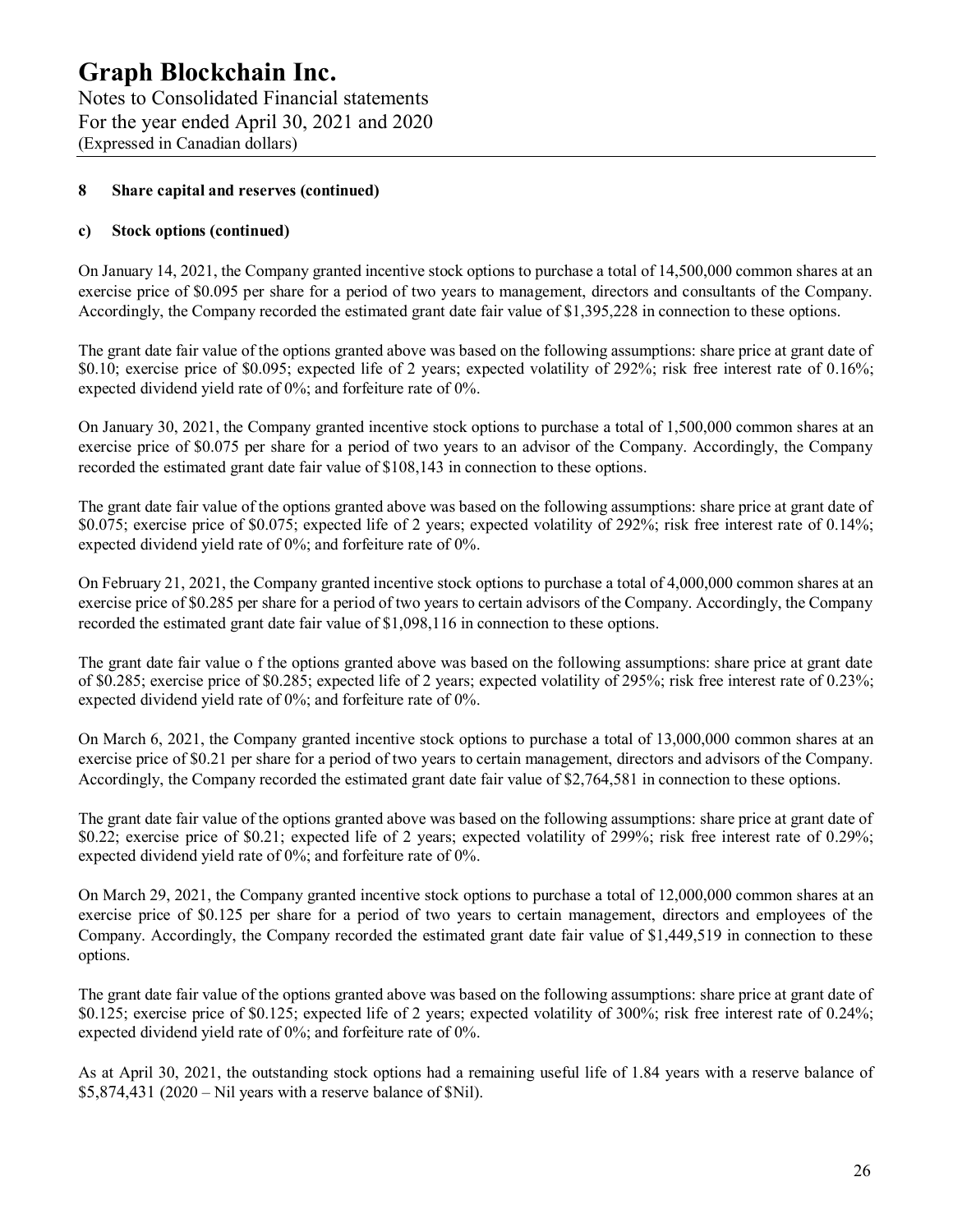Notes to Consolidated Financial statements For the year ended April 30, 2021 and 2020 (Expressed in Canadian dollars)

#### **8 Share capital and reserves (continued)**

#### **c) Stock options (continued)**

As at April 30, 2021, the following stock options were outstanding:

| Number of<br>options | <b>Exercise price</b> | <b>Expiry date</b> |
|----------------------|-----------------------|--------------------|
| 1,000,000            | \$0.05                | December 10, 2022  |
| 5,700,000            | \$0.095               | January 13, 2023   |
| 4,000,000            | \$0.285               | February 21, 2023  |
| 13,000,000           | \$0.21                | March 6, 2023      |
| 12,000,000           | \$0.125               | March 29, 2023     |
| 35,700,000           |                       |                    |

#### **9 Net loss per share**

#### **For the year ended April 30, 2021**

| Net loss                                      | (15,329,673)    |
|-----------------------------------------------|-----------------|
| Weighted average number of shares outstanding | 189,573,887     |
| Basic and diluted loss per share              | (0.081)         |
| For the year ended April 30, 2020             |                 |
| Net loss                                      | (758, 531)<br>S |
| Weighted average number of shares outstanding | 138,616,198     |
| Basic and diluted loss per share              | (0.005)         |

Basic loss per share is calculated by dividing the total loss by the weighted average number of shares outstanding during the period. Outstanding warrants and stock options as at April 30, 2021 of 169,634,849 (2020 – 6,254,867) and 35,700,000 (2020 – Nil), respectively, have not been factored into the calculation as they are considered anti-dilutive.

The following table presents the maximum number of shares that would be outstanding if all dilutive and potentially dilutive instruments as described in Note 8 were exercised or converted as at April 30, 2021:

|                                      | <b>Number</b> |
|--------------------------------------|---------------|
| Common shares issued and outstanding | 357,905,441   |
| Warrants outstanding                 | 169,634,849   |
| Stock options outstanding            | 35,700,000    |
|                                      | 563,240,290   |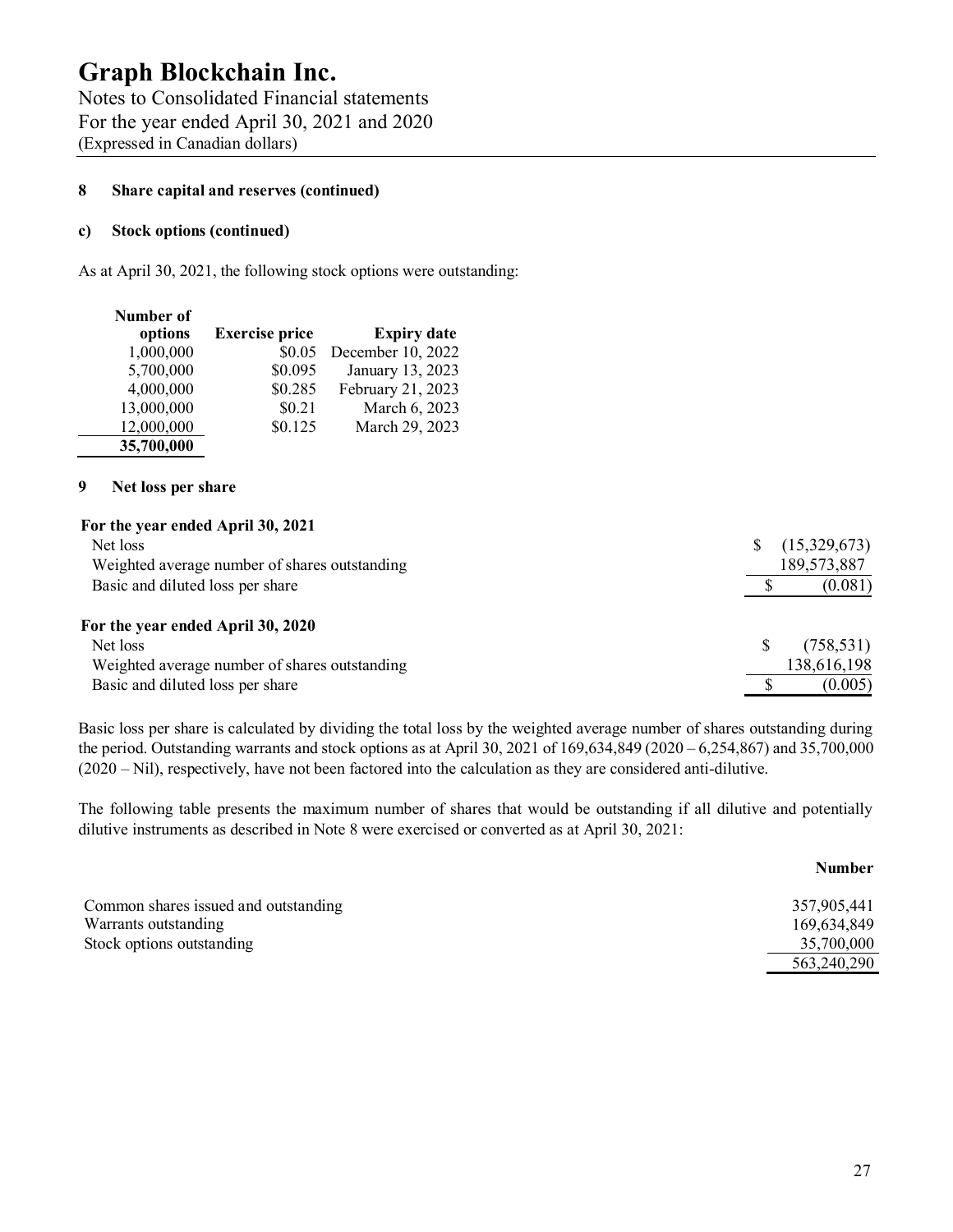Notes to Consolidated Financial statements For the year ended April 30, 2021 and 2020 (Expressed in Canadian dollars)

#### **10 Related party transactions**

#### **a) Trade and other receivables**

As at April 30, 2021, an amount of \$405,570 (2020 - \$Nil) included trade and other receivables is due from a company with certain directors in common with the Company (Note 4).

#### **b) Accounts payable and accrued liabilities**

As at April 30, 2021, an amount of \$4,300 (2020 - \$21,377) included accounts payable and accrued liabilities is due to certain officers and a shareholder company of the Company.

#### **c) Loans payable**

As at April 30, 2021, the Company has loan advancements from a shareholder company for a total amount of \$Nil (2020 - \$65,700). During the year ended April 30, 2020, the Company was repaid the prior year's amount to settle a receivable balance and an additional amount was advanced to the Company resulting in a loan payable balance. This loan was unsecured, non-interest bearing and repayable on demand.

As at April 30, 2021, the Company has loan advancements due on demand to the Korea segment of a shareholder company for a total amount of \$Nil (2020 - \$191,380) bearing interest at 5.0% per annum and unsecured. Loan advances were made in the amount of \$76,180 during the year ended April 30, 2020.

During the year ended April 30, 2021, the Company issued 5,120,080 common shares for settlement of the loans payable valued at \$256,004 (Note 8).

#### **d) Sales**

During the year ended April 30, 2021, the Company recognized sales of \$377,924 (2020 - \$Nil) from a company with certain directors in common with the Company (Note 4).

#### **e) Cost of sales**

During the year ended April 30, 2021, the Company purchased inventory of \$375,645 (100% of total purchases) (2020 - \$Nil) from a company with certain directors in common with the Company.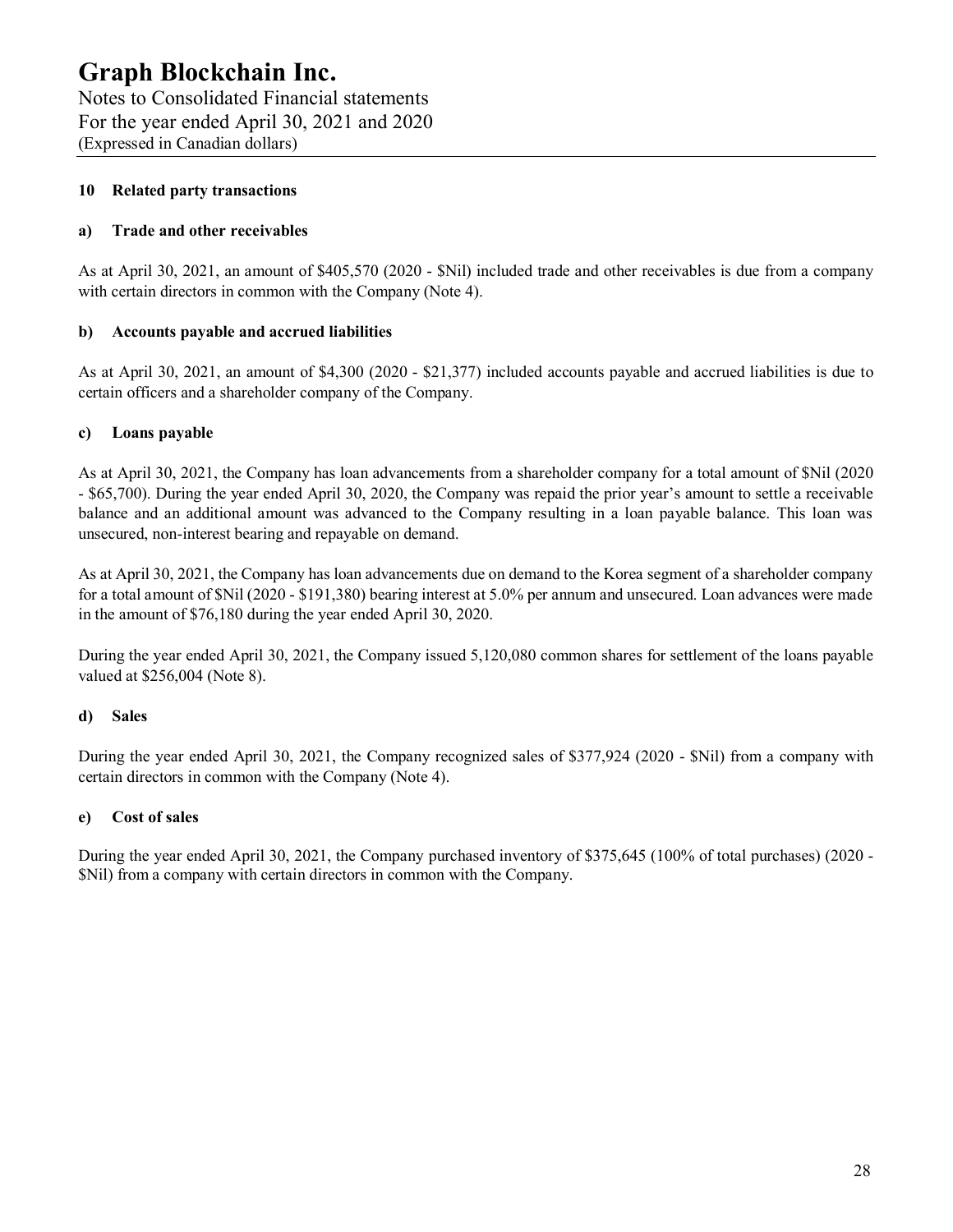Notes to Consolidated Financial statements For the year ended April 30, 2021 and 2020 (Expressed in Canadian dollars)

#### **10 Related party transactions (continued)**

#### **f) Compensation of key management personnel**

Key management includes members of the Board and executive officers of the Company. Compensation awarded to key management is listed below:

|                                                                     | <b>Year ended</b><br><b>April 30, 2021</b> | <b>Year ended</b><br><b>April 30, 2020</b> |
|---------------------------------------------------------------------|--------------------------------------------|--------------------------------------------|
| Accounting fees included in other operating expenses                | 42,000                                     |                                            |
| Advertising and promotion fees included in other operating expenses |                                            | 23,819                                     |
| Consulting fees included in other operating expenses                | 202,000                                    | 85,000                                     |
| Management fees                                                     | 51,224                                     |                                            |
| Share-based compensation                                            | 6,633,434                                  |                                            |
|                                                                     | 6,928,658                                  | 108,819                                    |

#### **11 Financial instruments and risk management**

In common with all other businesses, the Company is exposed to risks that arise from its use of financial instruments. This note describes the Company's objectives, policies and processes for managing those risks and the methods used to measure them. Further quantitative information in respect of these risks is presented below.

As at April 30, 2021, the Company's financial instruments are comprised of cash and cash equivalents, trade and other receivables, accounts payable and accrued liabilities, related party loan payables and loan payable. The amounts reflected in the statement of financial position are carrying amounts and approximate their fair values due to their short-term nature.

#### **General objectives, policies and processes**

Management has overall responsibility for the determination of the Company's risk management objectives and policies and, whilst retaining ultimate responsibility for them, it has delegated the authority for designing and operating processes that ensure the effective implementation of the objectives and policies to the Company's finance function.

The overall objective of management is to set policies that seek to minimize risk as far as possible without unduly affecting the Company's competitiveness and flexibility. The Company has established risk management policies and procedures designed to reduce the potentially adverse effects of price volatility on operating results and distributions. Further details regarding these policies are set out below.

#### **Credit risk and economic dependence**

Credit risk is the risk of financial loss to the Company if a customer or counterparty to a financial instrument fails to meet its contractual obligations. Financial instruments which are potentially subject to credit risk for the Company consists primarily of cash, trade and other receivables, and loan receivables carried at amortized cost.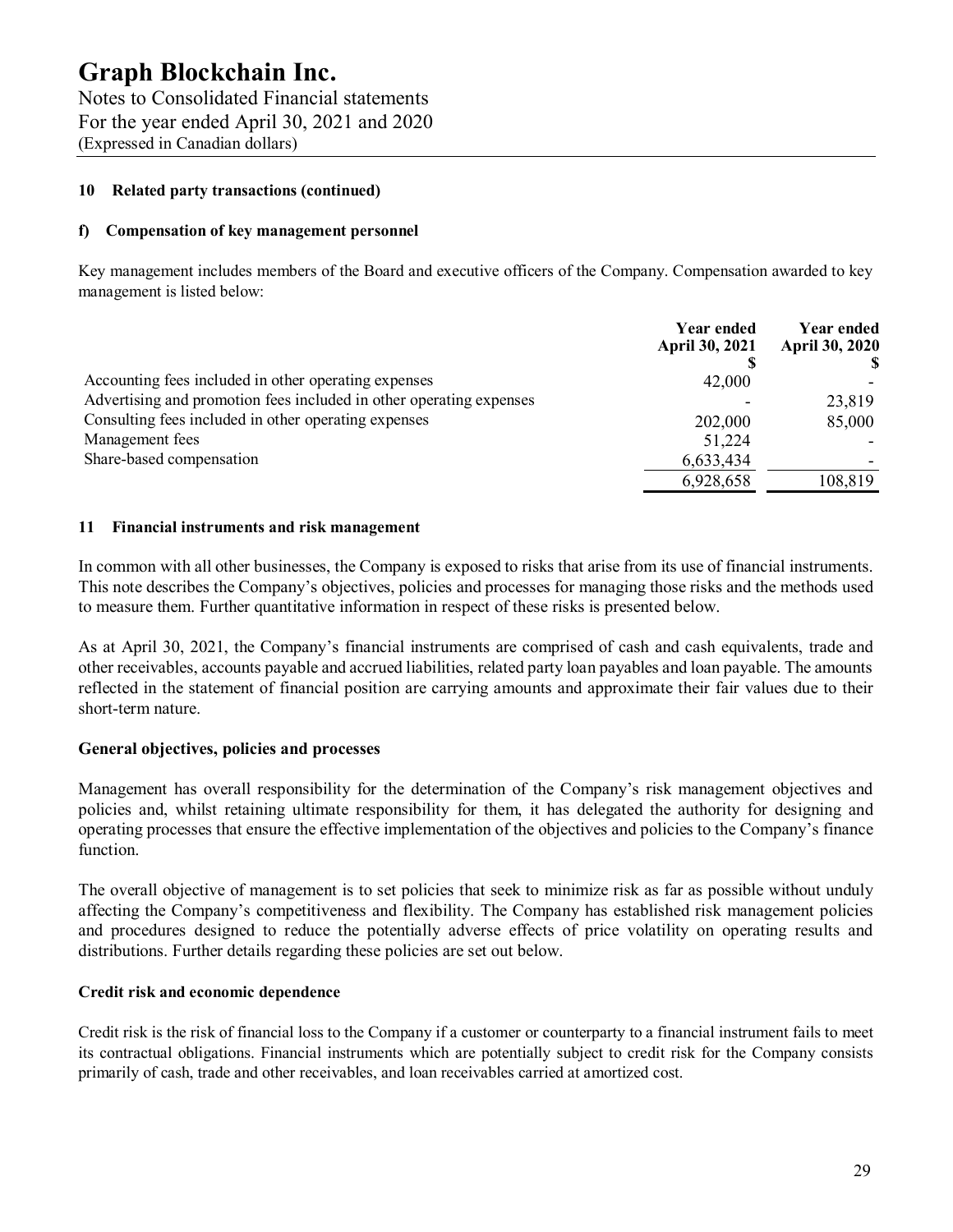Notes to Consolidated Financial statements For the year ended April 30, 2021 and 2020 (Expressed in Canadian dollars)

#### **11 Financial instruments and risk management (continued)**

Credit risk associated with cash is minimized by ensuring these financial assets are maintained with financial institutions of reputable credit and may be redeemed upon demand.

The Company applies the simplified approach to providing for expected credit losses (ECL) prescribed by IFRS 9, which permits the use of the lifetime expected loss provision for all trade and other receivables, while ECL calculation based on stage assessment has been performed for loan receivables. As at April 30, 2021, one customer, a company with certain directors in common with the Company, comprised 100% of trade receivables (2020 – no customers, 0%) and the impairment allowance relating to trade and other receivables is \$Nil (2020 - \$Nil).

The following table sets out the stage continuity for the allowance for credit losses for loan receivables:

|                                    | Stage 1    | Stage 2 | Stage 3  | <b>Total</b><br>S |
|------------------------------------|------------|---------|----------|-------------------|
| Balance at May 1, 2019             | 176,324    |         |          | 176,324           |
| Additions of new loan receivables  |            |         |          |                   |
| Repayments                         | (109, 907) |         |          | (109, 907)        |
| Accretion income                   | 1,003      |         | 2,296    | 3,299             |
| Transfer between stages            | (67, 420)  |         | 67,420   |                   |
| Loss allowance on loans receivable |            |         | (69,716) | (69, 716)         |
| Balance at April 30, 2020 and 2021 |            |         |          |                   |

The following continuity schedule summarizes the allowance for ECL of loans receivable:

|                                    | Due from             | Loans      |            |
|------------------------------------|----------------------|------------|------------|
|                                    | <b>Related Party</b> | Receivable | Total      |
|                                    |                      |            |            |
| Balance at May 1, 2019             | 108,904              | 67.420     | 176,324    |
| Repayments                         | (109, 907)           |            | (109, 907) |
| Accretion income                   | 1.003                | 2,296      | 3,299      |
| ECL allowance                      |                      | (69, 716)  | (69,716)   |
| Balance at April 30, 2020 and 2021 |                      |            |            |

During the year ended April 30, 2020, the loss allowance of \$69,716 was recorded in "Other operating expenses", and is related to the loan receivable of \$133,000 issued by the Company as part of a potential future acquisition of Blockchain Innovations Inc ("BCI"), in which the letter of intent was signed on April 3, 2019. The loan was a secured loan issued on April 4, 2019 with a maturity date of July 4, 2019, bearing an interest rate of 10% per annum. As at the date of these consolidated financial statements, the loan is in default and management has assessed there is deterioration of the credit risk on the loan receivable.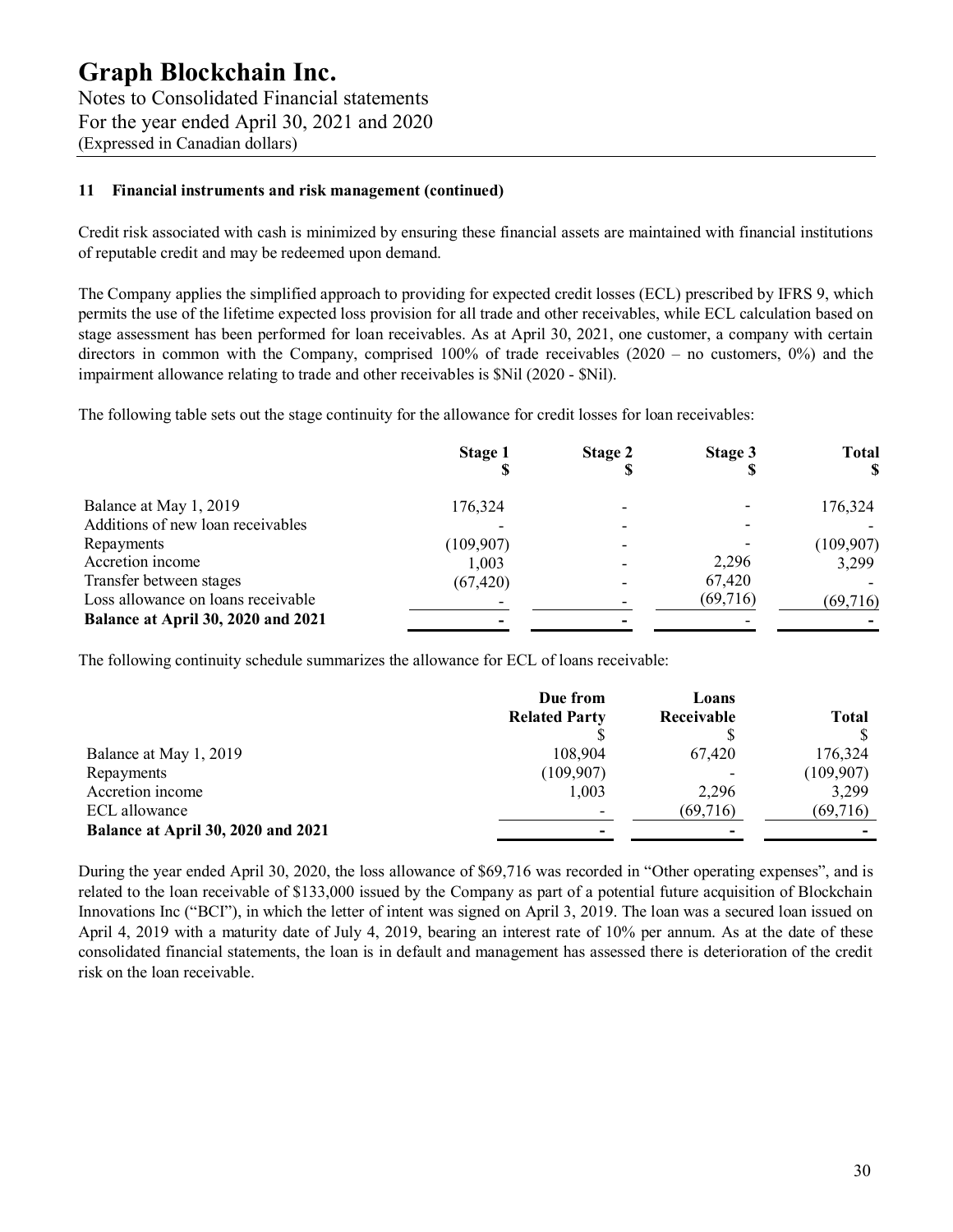Notes to Consolidated Financial statements For the year ended April 30, 2021 and 2020 (Expressed in Canadian dollars)

#### **11 Financial instruments and risk management (continued)**

#### **Liquidity risk**

Liquidity risk is the risk the Company will not be able to meet its financial obligations as they become due. The Company's approach is to ensure it will have sufficient liquidity to meet operations, tax, capital and regulatory requirements and obligations, under both normal and stressed circumstances. Cash flow projections are prepared and reviewed by management to ensure a sufficient continuity of funding exists. The Company's financial liabilities are comprised of its accounts payable and accrued liabilities, debt, and contingent consideration. The payments for the Company's accounts payable and accrued liabilities are due in less than a year.

The following table sets out the Company's contractual maturities (representing undiscounted contractual cash flows) of financial liabilities and commitments under operating leases of office premise:

|                                          | 12 months | 1 to 2 years | 2 to 5 years | <b>Total</b> |
|------------------------------------------|-----------|--------------|--------------|--------------|
| Accounts payable and accrued liabilities | 400,671   |              |              | 400,671      |
| Related party loan payable               | 257,080   |              |              | 257,080      |
| <b>Balance at April 30, 2020</b>         | 657,751   |              |              | 657,751      |
|                                          | 12 months | 1 to 2 years | 2 to 5 years | <b>Total</b> |
| Accounts payable and accrued liabilities | 742,404   |              |              | 742,404      |
| Loan payable                             |           |              | 40,000       | 40,000       |
| <b>Balance at April 30, 2021</b>         | 742,404   |              | 40,000       | 782,404      |

#### **Foreign currency risk**

The Company is exposed to foreign currency risk from currency exposures to Canadian dollars. The main currency to which the Company has an exposure is the Korean Won. The Company is exposed to currency risk to the extent of the operations of its South Korean branch. The Company does not hedge its exposure to fluctuations in the related foreign exchange rates.

Based on the Company's net Korean Won currency exposure at April 30, 2021, and assuming all other variables remain constant, a 10% weakening or strengthening of the Canadian dollar against the Korean Won would result in an increase/decrease of approximately \$75,000 in comprehensive income/loss for the year.

#### **Fair values of financial instruments**

IFRS 7 - Financial Instruments: Disclosures requires disclosure of a three-level hierarchy ("FV hierarchy") that reflects the significance of the inputs used in making fair value measurements and disclosures. Fair values of assets and liabilities included in Level 1 are determined by reference to quoted prices in active markets for identical assets and liabilities. Assets and liabilities in Level 2 include those whose valuations are determined using inputs other than quoted prices for which all significant outputs are observable, either directly or indirectly. Level 3 valuations are those based on inputs that are unobservable and significant to the overall fair value measurement.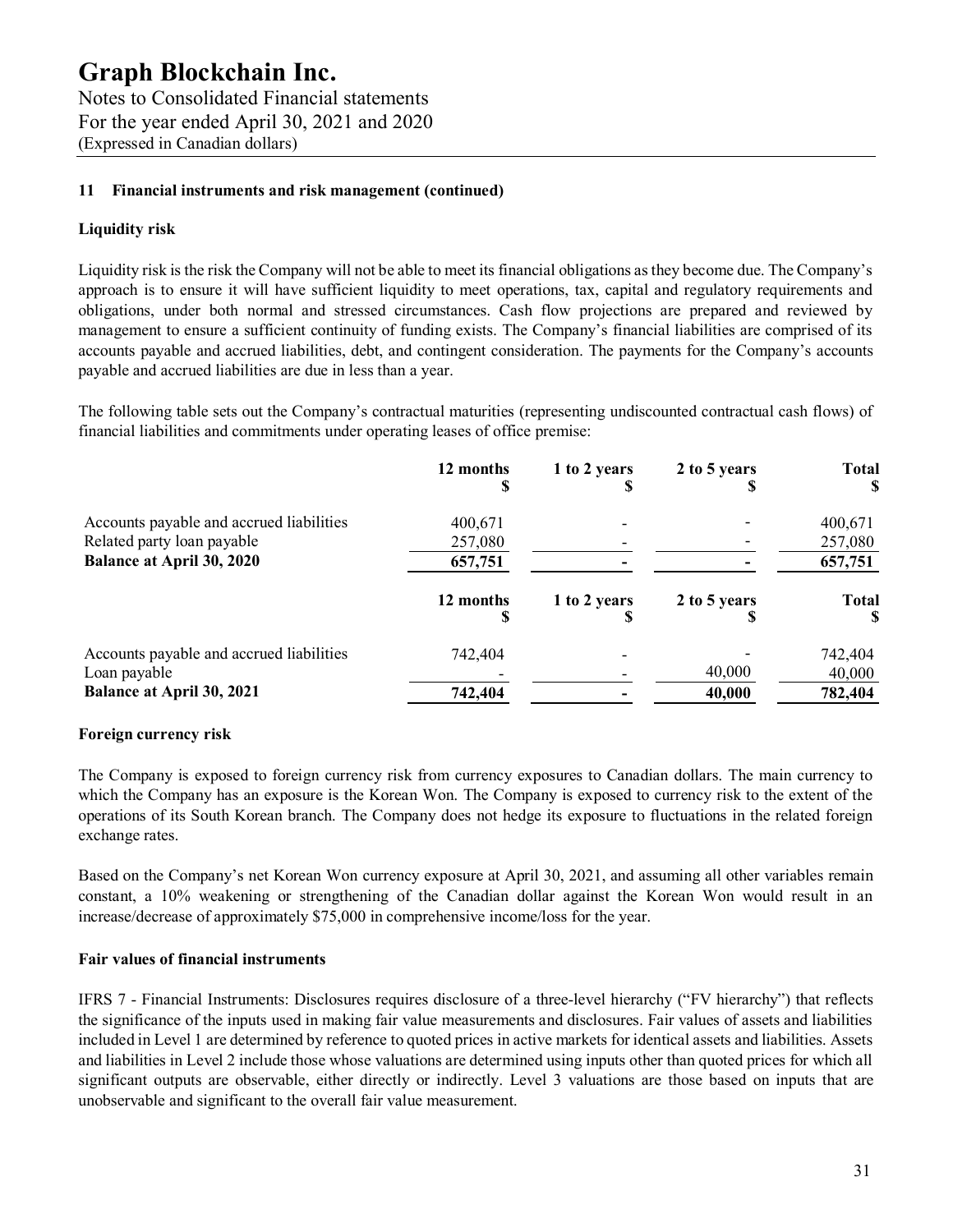Notes to Consolidated Financial statements For the year ended April 30, 2021 and 2020 (Expressed in Canadian dollars)

#### **12 Capital management**

The Company defines its capital as its shareholders' equity in the amount of \$10,969,437 and loan payable of \$40,000. The Company's objectives when managing capital are to maintain a sufficient capital base in order to meet its short-term obligations and at the same time preserve investors' confidence required to sustain future development of the business. The Company is not exposed to any externally imposed capital requirements. There were no changes in the Company's approach to capital management during the year ended April 30, 2021.

#### **13 Commitments**

In March 2020, the Company entered into a service agreement with a financial advisor. According to the agreement, the Company has obligation to grant the advisor share options to purchase common shares in the Company which will equal 2.5% of the total fully diluted shares. The Options will be granted once the Option Plan is in place and approved at the Company's upcoming Annual General Meeting ("AGM") and is subject to approval from the regulatory (such as Canadian Securities Exchange) bodies. The Company entered into a twelve-month agreement included in the service agreement with the financial advisor. The payment shall be comprised of \$15,000 monthly payments made in stock that will be paid at a deemed price of \$0.05 per share. As at April 30, 2021, no shares have been issued to the financial advisor (2020 – Nil).

#### **14 Contingency**

On March 2, 2021, a Notice of Civil Claim ("Claim") was filed against the Company in the Supreme Court of British Columbia related to specific performance of an agreement between the Company and a strategic advisor. Pursuant to the Claim, the strategic advisor is requesting the Company to pay \$23,400, issue 3,600,000 common shares of the Company and issue stock options equal to 2.5% of the total fully diluted common shares outstanding of the Company. The Company has filed its Response to Civil Claim in the Action and Reply in the Action on April 23, 2021 and May 5, 2021, respectively, and no further action has been taken at this time. The Company believes the Claim is without merit and plans to vigorously defend its position.

#### **15 Government of Canada loan**

During the year ended April 30, 2021, the Company received \$40,000 under the Canada Emergency Business Account ("CEBA"). The loan is non-interest bearing and no principal repayments are required up to December 31, 2022. If the principal balance of \$30,000 is repaid by December 31, 2022, then the remaining \$10,000 of the principal balance will be forgiven. Any remaining balance after January 1, 2023 will be converted into a 3 year term loan with a fixed interest of 5% per annum, monthly interest-only payments and the outstanding balance must be repaid in full by December 31, 2025.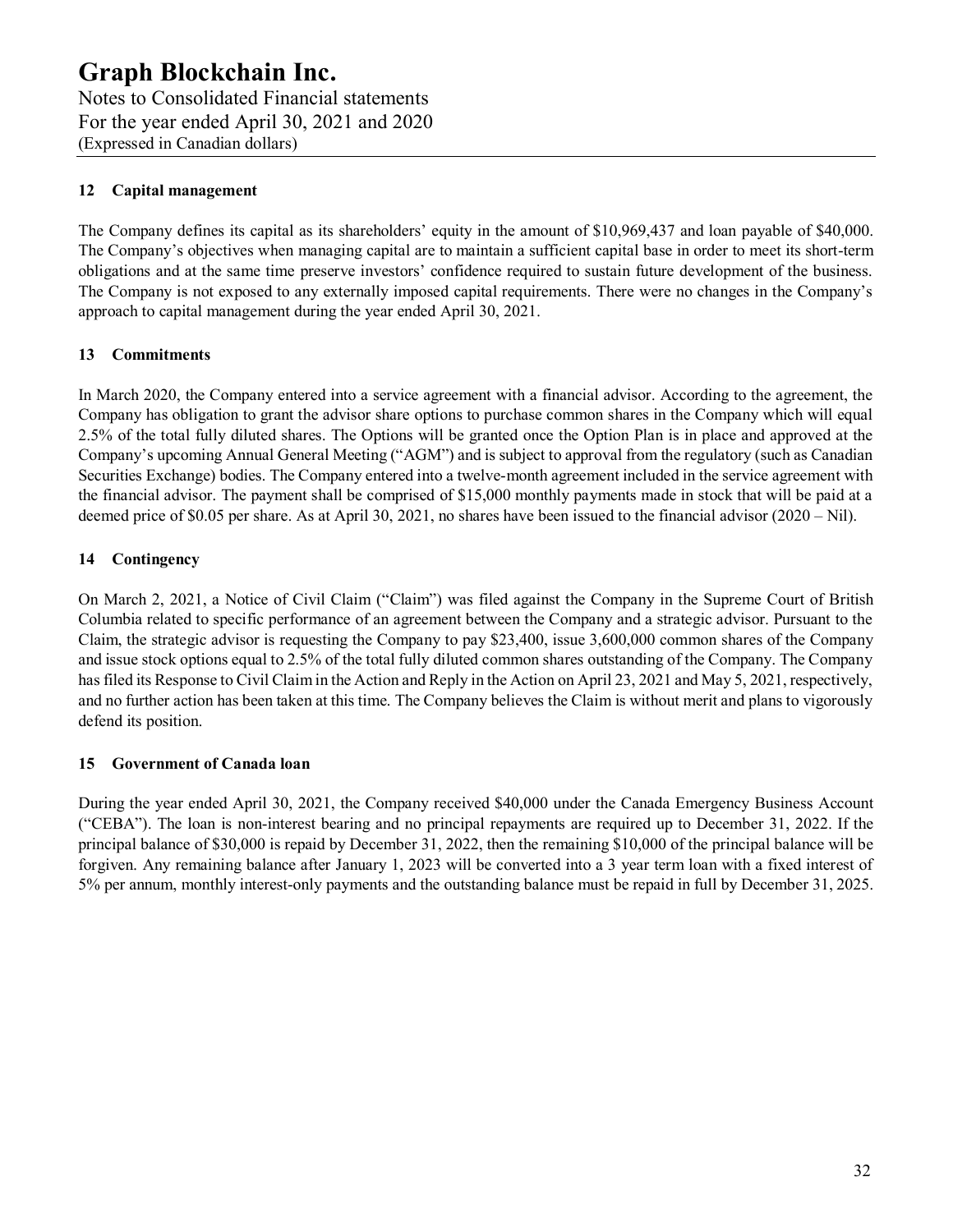Notes to Consolidated Financial statements For the year ended April 30, 2021 and 2020 (Expressed in Canadian dollars)

#### **16 Income taxes**

The reconciliation of the combined Canadian federal and provincial statutory income tax rate of 26.5% (2020 - 26.5%) to the effective tax rate is as follows:

|                                                      | <b>Year ended</b><br><b>April 30, 2021</b> | <b>Year ended</b><br><b>April 30, 2020</b> |
|------------------------------------------------------|--------------------------------------------|--------------------------------------------|
|                                                      |                                            |                                            |
| Net loss before recovery of income taxes             | (15,329,673)                               | (758, 531)                                 |
| Expected income tax (recovery) expense               | (4,062,363)                                | (201, 011)                                 |
| Change in prior year tax estimates                   | 18,057                                     |                                            |
| Share-based compensation and non-deductible expenses | 2,213,302                                  | 16,225                                     |
| Share issuance cost booked through equity and other  | (314, 024)                                 | (3,293)                                    |
| Change in unrecognized deferred income tax assets    | 2,145,028                                  | 188,079                                    |
| Income tax expense (recovery)                        |                                            |                                            |

Deferred taxes are provided as a result of temporary differences that arise due to the differences between the income tax values and the carrying amount of assets and liabilities. Deferred tax assets have not been recognized in respect of the following deductible temporary differences:

|                                             | <b>April 30, 2021</b> | <b>April 30, 2020</b> |
|---------------------------------------------|-----------------------|-----------------------|
|                                             |                       |                       |
| Property, plant and equipment               | 18,454                | 17,931                |
| Share issuance costs $-20(1)(e)$            | 1,127,994             | 290,494               |
| Non-capital losses carried forward - Canada | 6,856,410             | 5,394,963             |
| Investment                                  | 5,863,115             |                       |
| Reserves                                    |                       | 68,139                |
| Income tax expense (recovery)               | 13,865,973            | 5,771,527             |
|                                             |                       |                       |

The Company's Canadian non-capital income tax losses expire as follows:

|      | Amount<br>\$ |
|------|--------------|
| 2038 | 945,458      |
| 2039 | 3,706,411    |
| 2040 | 743,094      |
| 2041 | 1,461,447    |
|      | 6,856,410    |

#### **17 Subsequent events**

In June 2021, the Company closed its acquisition of 100% of Beyond the Moon Inc.'s ("Moon") issued and outstanding securities pursuant to the terms of the share exchange agreement entered between the Company, Moon and the shareholders of Moon. The Company issued 46,153,846 units of the Company comprised of one common share of the Company and one half share purchase warrant to Moon shareholders at a deemed price of \$0.13 per unit for an aggregate purchase price of \$6,000,000. Each whole warrant is exercisable into one common share at a price of \$0.18 per common share for a period of 24 months.